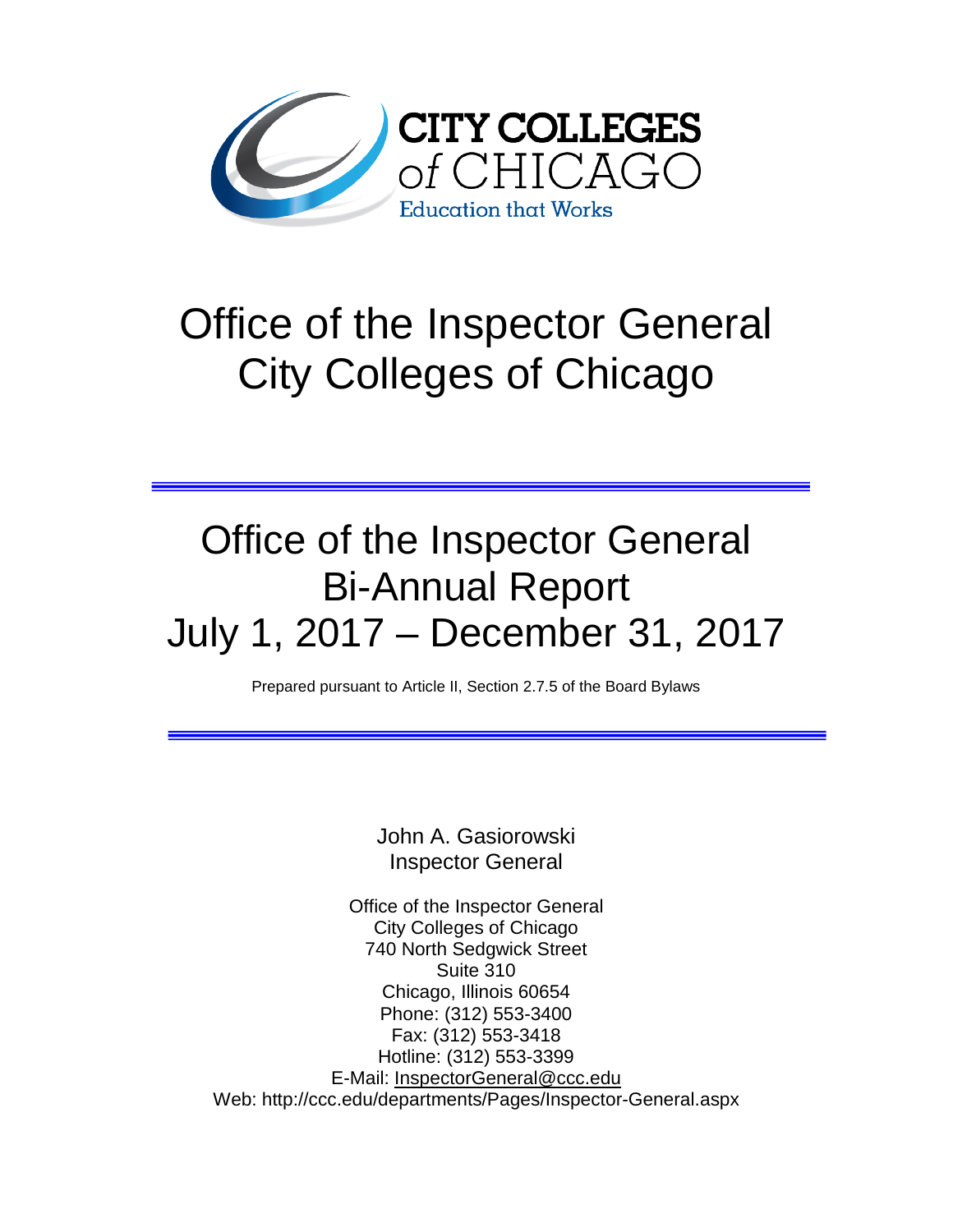

To: Juan Salgado, Chancellor Dr. Walter E. Massey, Chair of the Board of Trustees Elizabeth Swanson, Vice-Chairperson of the Board of Trustees Clarisol Duque, Secretary of the Board of Trustees Rev. Dr. Darrell Griffin, Trustee Karen Kent, Trustee Marisela Lawson, Trustee Deborah H. Telman, Trustee Diana Campos, Student Trustee

From: John A. Gasiorowski, Inspector General

- Date: February 8, 2018
- RE: Office of the Inspector General ("OIG") *Bi-Annual Report* for the period of July 1, 2017 through December 31, 2017

This *Bi-Annual Report* is being provided to the Chancellor and the Board of Trustees of Community College District No. 508 pursuant to Article 2.7.5 of the Board Bylaws. This *Bi-Annual Report* covers the period of July 1, 2017 through December 31, 2017. Pursuant to Article 2.7.5, the *Bi-Annual Report* for the period of July 1st through December 31st is required no later than March 1st each year.

Article 2.7 et seq. of the Board Bylaws authorizes the OIG for the City Colleges of Chicago to conduct investigations regarding waste, fraud and misconduct by any officer, employee, or member of the Board; any contractor, subcontractor, consultant or agent providing or seeking to provide goods or services to the City Colleges of Chicago; and any program administered or funded by the District or Colleges.

The OIG would like to thank the Chancellor, the Board of Trustees and the administration of the City Colleges of Chicago for their cooperation and support.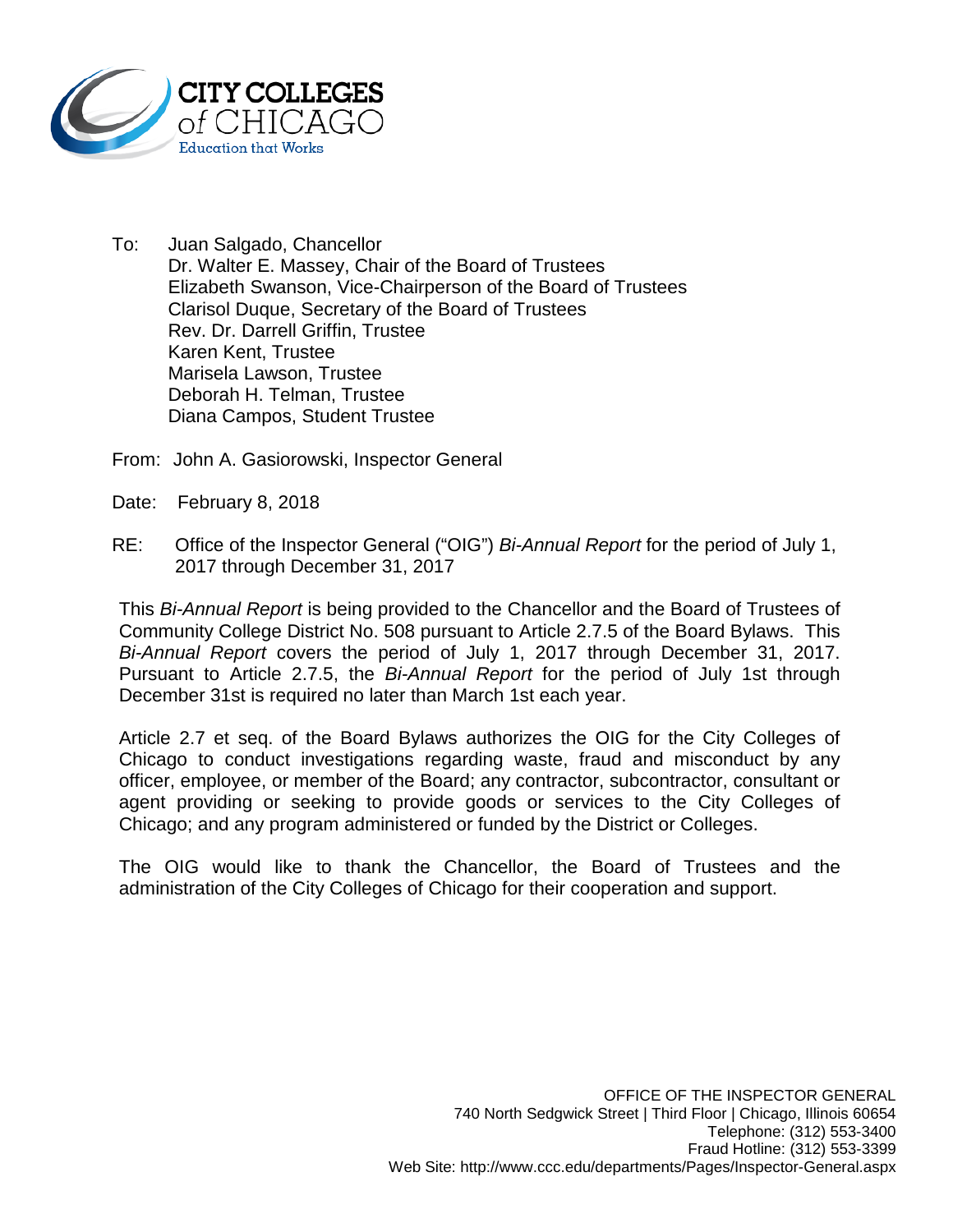### **Office of the Inspector General Bi-Annual Report**

#### **Mission of the Office of the Inspector General**

The Office of the Inspector General ("OIG") of the City Colleges of Chicago ("CCC") will help fuel CCC's drive towards increased student success by promoting economy, efficiency, effectiveness and integrity in the administration of the programs and operations of CCC by conducting fair, independent, accurate, and thorough investigations into allegations of waste, fraud and misconduct, as well as by reviewing CCC programs and operations and recommending policies and methods for the elimination of inefficiencies and waste and for the prevention of misconduct.

The OIG should be considered a success when students, faculty, staff, administrators and the public:

- $\triangleright$  perceive the OIG as a place where they can submit their complaints/concerns in a confidential and independent setting;
- $\triangleright$  trust that a fair, independent, accurate, and thorough investigation will be conducted and that the findings and recommendations made by the OIG are objective and consistent; and
- $\triangleright$  expect that the OIG's findings will be carefully considered by CCC administration and that the OIG's recommendations will be implemented when objectively appropriate.

#### **New Developments -** *Certified Inspector General Investigator* **designation**

From August 14, 2017 to August 18, 2017, an OIG investigator attended the Association of Inspectors General Summer Institute held in New York City. The Association of Inspectors General is an organization of state, local, and federal inspectors general and their staffs.<sup>[1](#page-2-0)</sup> As a result of attending the week-long training institute, as well as successfully passing a comprehensive examination on the final day, the OIG investigator was awarded the designation of *Certified Inspector General Investigator* by the Association. This investigator joins four other current members of the OIG who previously earned the designations of *Certified Inspector General* or *Certified Inspector General Investigator*.

<span id="page-2-0"></span> $1$  It should be noted that due to CCC budget restrictions, the investigator paid for his own travel and accommodations in order to attend the week-long training institute in New York City. The OIG paid the tuition for the institute.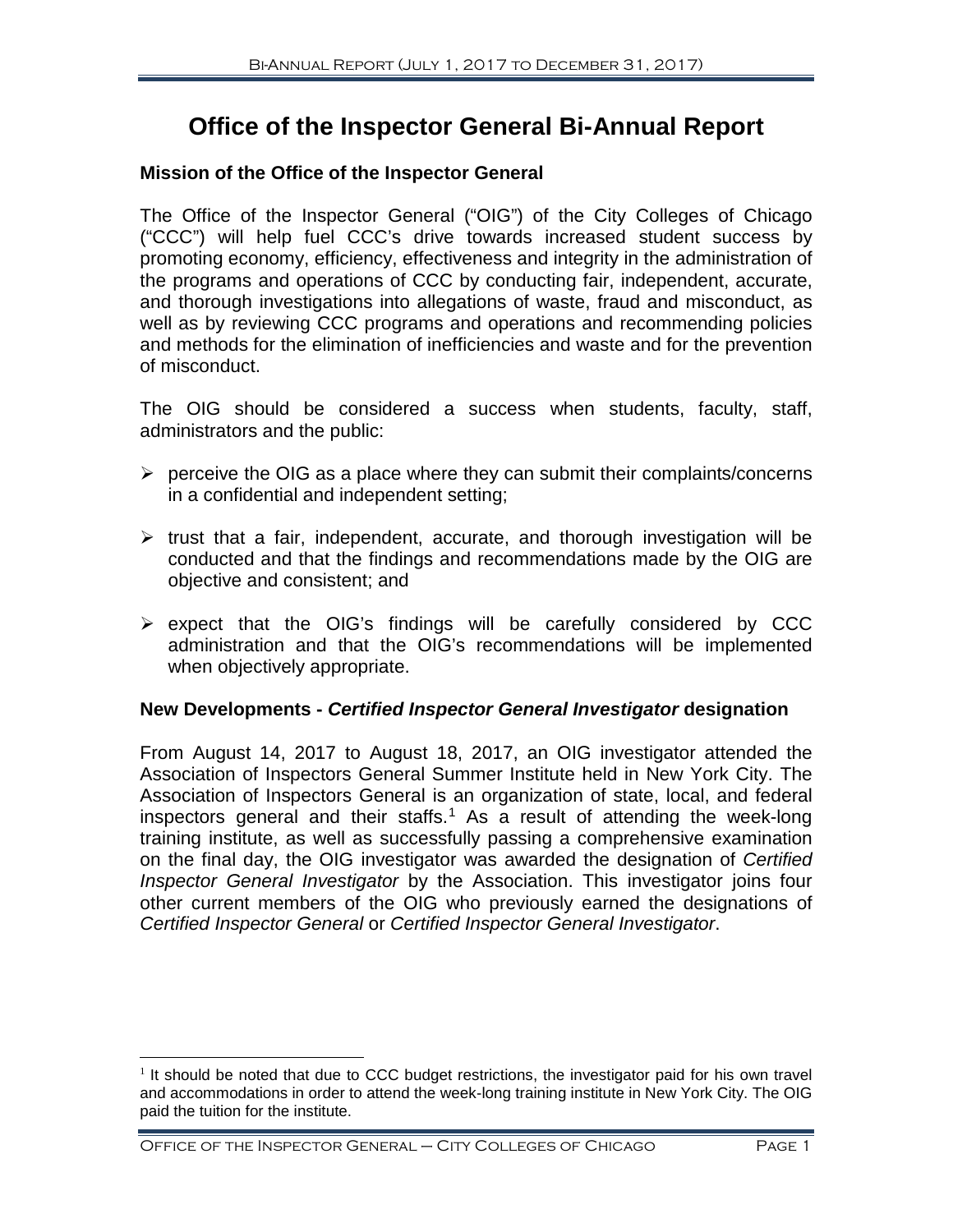#### **Updates to Investigations Documented in Previous Bi-Annual Reports**

#### Updates regarding disciplinary recommendations made during the January 1, 2017 to June 30, 2017 reporting period

In the *Bi-Annual Report* submitted for the January 1, 2017 to June 30, 2017 reporting period, the OIG submitted 11 reports documenting investigations which resulted in sustained findings of waste, fraud and misconduct, resulting in 19 recommendations of disciplinary action. At the time the *Bi-Annual Report* was submitted, disciplinary action was pending regarding several of the investigations. The following table updates disciplinary actions recommended by the OIG regarding the CCC employees/vendors as well as the actions taken by CCC.

| Disciplinary Action Updates from Investigations Reported On In Previous Bi-Annual Report<br>(January 1, 2017 to June 30, 2017) |                                 |                           |                                                     |  |  |  |  |
|--------------------------------------------------------------------------------------------------------------------------------|---------------------------------|---------------------------|-----------------------------------------------------|--|--|--|--|
| Case<br><b>Number</b>                                                                                                          | <b>Subject</b>                  | <b>Recommended Action</b> | <b>Action Taken</b>                                 |  |  |  |  |
| 14-0127                                                                                                                        | Vendor                          | Debar                     | 1 Year Voluntary Exclusion<br>(effective 6/1/17)    |  |  |  |  |
| 14-0127                                                                                                                        | <b>Vendor President</b>         | Debar                     | 1 Year Voluntary Exclusion<br>(effective 6/1/17)    |  |  |  |  |
| 14-0127                                                                                                                        | Vendor Employee                 | Debar                     | 1 Year Voluntary Exclusion<br>(effective 6/1/17)    |  |  |  |  |
| 16-0061                                                                                                                        | Janitor                         |                           | Termination / DNRH                                  |  |  |  |  |
| 16-0103                                                                                                                        | <b>Full-Time Faculty</b>        | Appropriate Discipline    | <b>Written Warning</b>                              |  |  |  |  |
| 16-0110                                                                                                                        | Director of Revenue Development |                           | Termination / DNRH                                  |  |  |  |  |
| 16-0207                                                                                                                        | <b>Full-Time Faculty</b>        | Appropriate Discipline    | Previously demoted for<br>same conduct              |  |  |  |  |
| 17-0016                                                                                                                        | Director of Financial Aid       |                           | Termination / DNRH                                  |  |  |  |  |
| 17-0142                                                                                                                        | Vendor                          | Debar                     | Two Year Debarment<br>(effective 9/1/2017)          |  |  |  |  |
| 17-0153                                                                                                                        | Associate Vice Chancellor       | Appropriate Discipline    | Termination / DNRH                                  |  |  |  |  |
| 17-0166                                                                                                                        |                                 | Appropriate Discipline    |                                                     |  |  |  |  |
| 17-0180                                                                                                                        | Security Assistant (part-time)  | Appropriate Discipline    | Oral Warning                                        |  |  |  |  |
| 17-0180                                                                                                                        | Security Officer (part-time)    |                           | Termination / DNRH                                  |  |  |  |  |
| 17-0199                                                                                                                        | Vendor                          | Debar                     | 2 Year Debarment<br>(effective 9/19/2017)           |  |  |  |  |
| 17-0199                                                                                                                        | Vendor representative           | Debar                     | 2 Year Debarment<br>(effective 9/19/2017)           |  |  |  |  |
| 17-0199                                                                                                                        | Vendor                          | Debar                     | <b>Permanent Debarment</b><br>(effective 9/19/2017) |  |  |  |  |
| 17-0199                                                                                                                        | Vendor representative           | Debar                     | <b>Permanent Debarment</b><br>(effective 9/19/2017) |  |  |  |  |
| 17-0199                                                                                                                        | Vendor representative           | Debar                     | <b>Permanent Debarment</b><br>(effective 9/19/2017) |  |  |  |  |
| 17-0220                                                                                                                        | Vendor                          | Debar                     | Pending                                             |  |  |  |  |
| 17-0220                                                                                                                        | Vendor representative           | Debar                     | Pending                                             |  |  |  |  |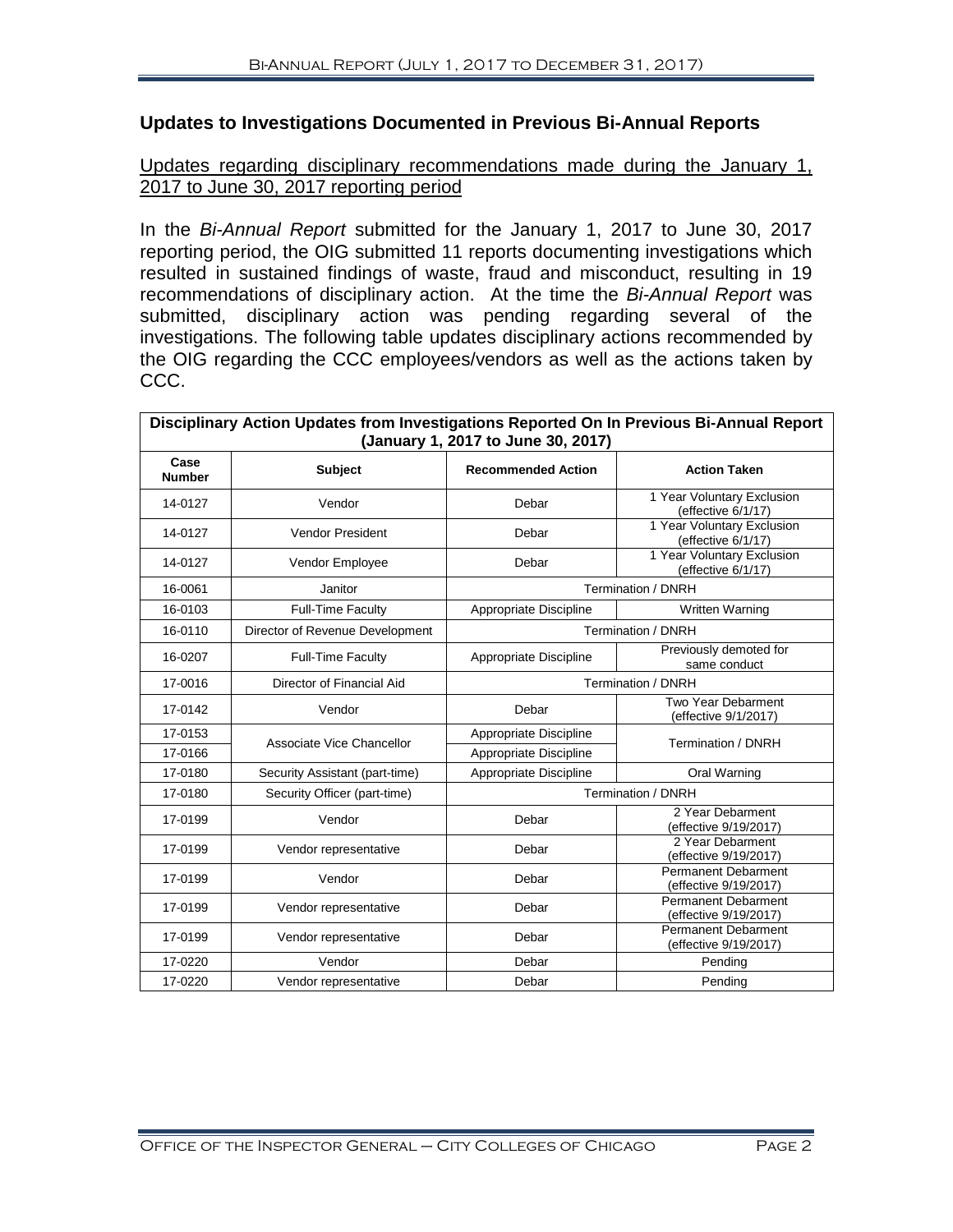#### **Complaints Received**

For the period of July 1, 2017 through December 31, 2017, the OIG received 147 complaints. These 147 complaints included complaints forwarded to the OIG from outside sources as well as investigations (or audits/reviews) initiated by the OIG.<sup>[2](#page-4-0)</sup> For purposes of comparison, the following table documents the complaints received by the OIG during the current and previous reporting periods.



The 147 complaints received represent a variety of subject matters. The table to follow documents the subject matters of the complaints received.

<span id="page-4-0"></span> $\overline{a}$ <sup>2</sup> Under Article II, Section 2.7.2 of the Board Bylaws, the powers and duties of the OIG include: c) To investigate and audit the conduct and performance of the District's officers, employees, members of the Board, agents, and contractors, and the District's functions and programs, either in response to a complaint or on the Inspector General's own initiative, in order to detect and prevent waste, fraud, and abuse within the programs and operations of the District….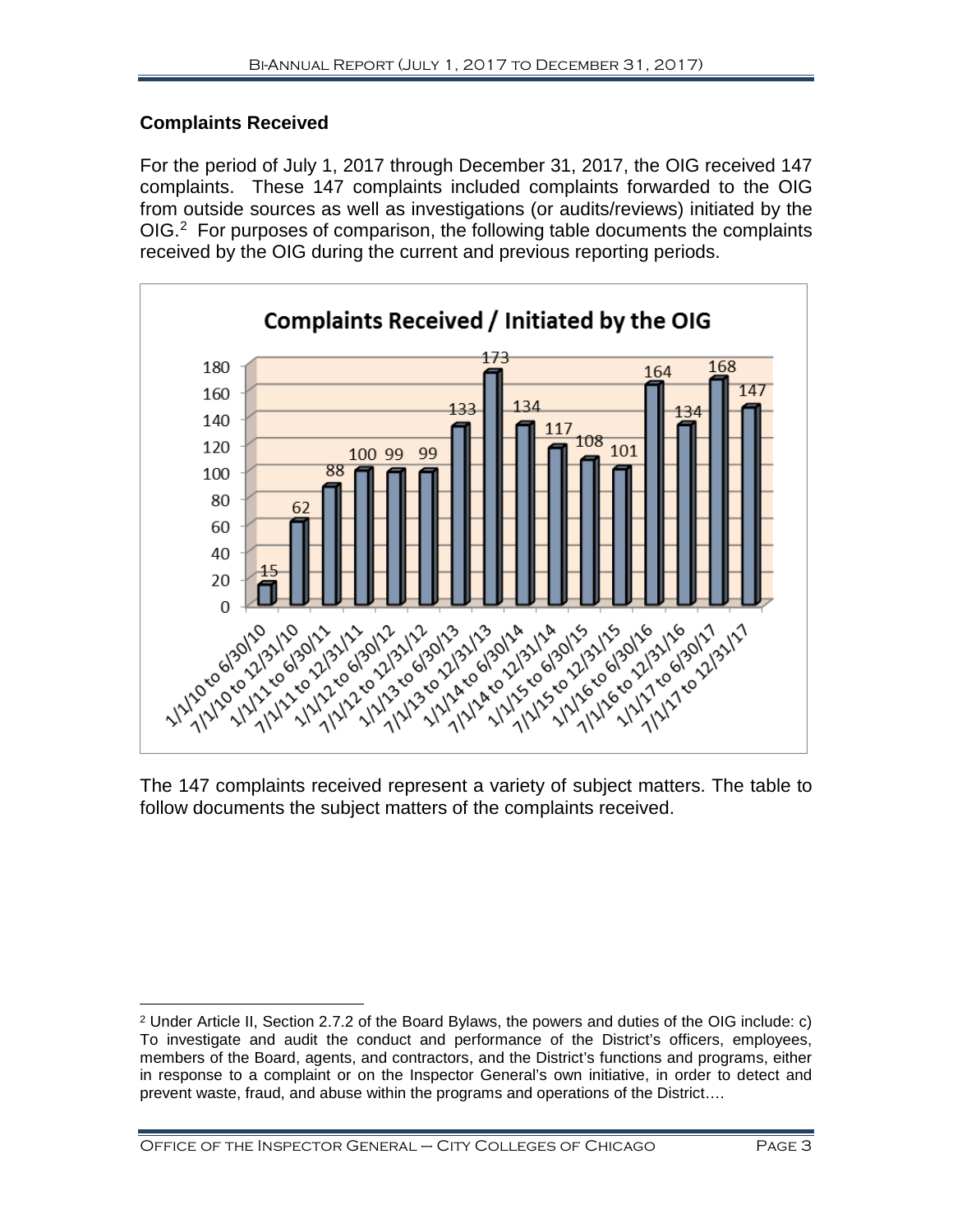| Subject Matters of Complaints Received from July 1, 2017 to December 31, 2017 |                |            |  |  |  |
|-------------------------------------------------------------------------------|----------------|------------|--|--|--|
| <b>Subject Matter (Allegation)</b>                                            | <b>Number</b>  | Percentage |  |  |  |
| OIG initiated reviews                                                         | 2              | 1.36%      |  |  |  |
| Use of CCC property for unauthorized purposes                                 | $\overline{2}$ | 1.36%      |  |  |  |
| Violation of Outside Employment Policy                                        | 2              | 1.36%      |  |  |  |
| Engaging in conduct in violation of the Illinois Compiled Statutes            | 3              | 2.04%      |  |  |  |
| Conduct unbecoming a public employee                                          | 3              | 2.04%      |  |  |  |
| Violation of one's collective bargaining agreement                            | 3              | 2.04%      |  |  |  |
| Discourteous Treatment                                                        | 5              | 3.40%      |  |  |  |
| Incompetence in the performance of the position                               | 6              | 4.08%      |  |  |  |
| <b>Giving Preferential Treatment</b>                                          | 6              | 4.08%      |  |  |  |
| Fraud (including financial aid or tuition)                                    | 7              | 4.76%      |  |  |  |
| Misappropriation of Funds / Theft                                             | 8              | 5.44%      |  |  |  |
| Violation of CCC Ethics Policy                                                | 8              | 5.44%      |  |  |  |
| Violation of miscellaneous CCC Policies                                       | 10             | 6.80%      |  |  |  |
| Residency                                                                     | 12             | 8.16%      |  |  |  |
| Sexual or other harassment / Discrimination / Retaliation                     | 19             | 12.93%     |  |  |  |
| <b>Falsification of Attendance Records</b>                                    | 21             | 14.29%     |  |  |  |
| Inattention to Duty                                                           | 30             | 20.41%     |  |  |  |
| Totals                                                                        | 147            | 100.00%    |  |  |  |

#### **Status of Complaints**

As reported in the previous *Bi-Annual Report*, as of June 30, 2017, the OIG had 103 complaints that were pending, meaning that the OIG was in the process of conducting investigations regarding these complaints. During the period of July 1, 2017 through December 31, 2017, the OIG closed 158 complaints. These complaints were closed for a variety of reasons, including: the complaint was sustained following an investigation and a report was submitted; a review was completed and recommendations were made; the complaint was not sustained following an investigation or no policy violation was found; the complaint was referred to the appropriate CCC department; the subject of the complaint retired or resigned from CCC employment prior to or during the course of the investigation; the complaint was a duplicate of a complaint previously received; and other reasons. The following chart categorizes the reasons that the OIG closed the 158 complaints during the subject reporting period.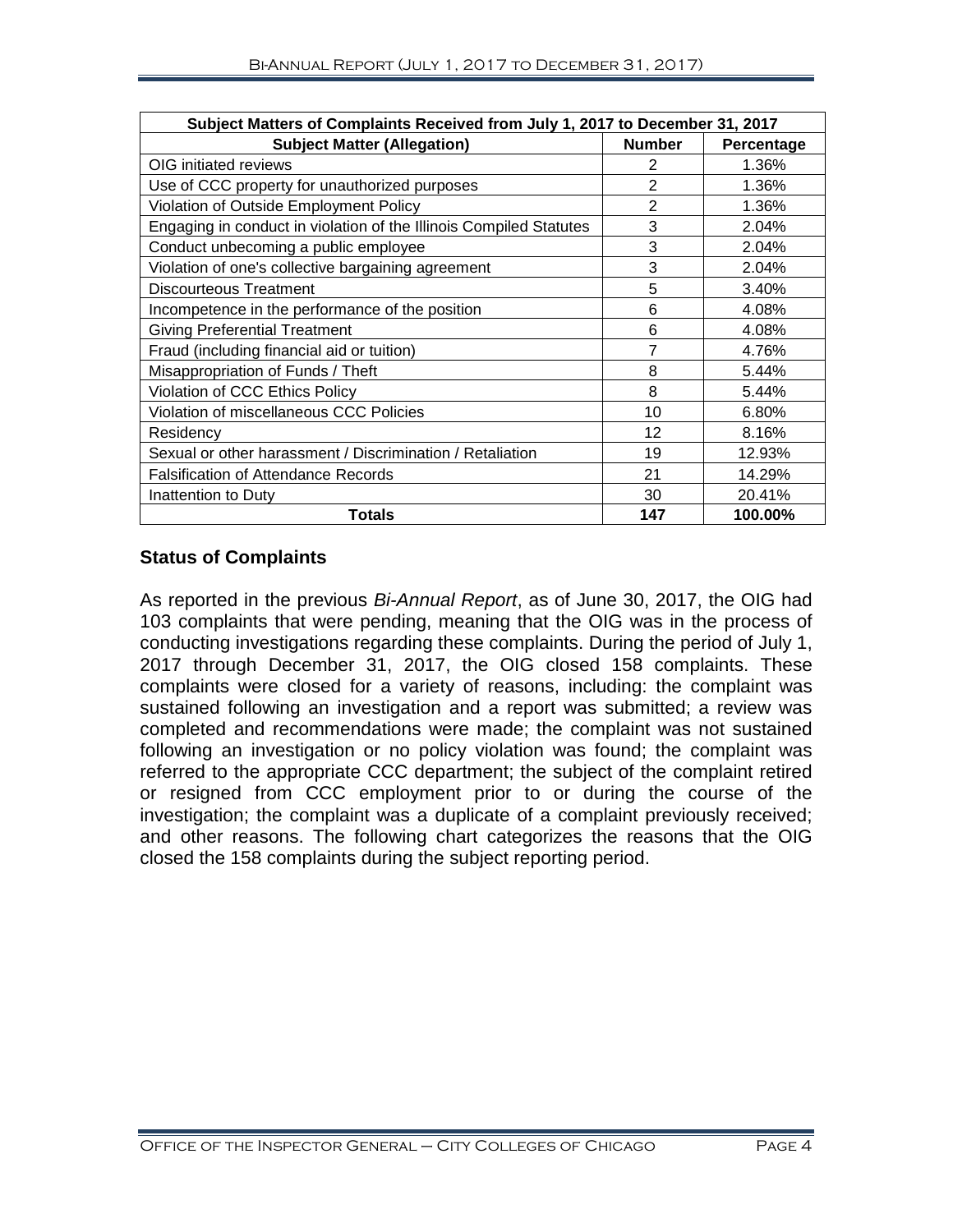| Complaints Closed Between July 1, 2017 and December 31, 2017 |               |        |  |  |  |  |
|--------------------------------------------------------------|---------------|--------|--|--|--|--|
| <b>Reason Closed</b>                                         | <b>Number</b> | %      |  |  |  |  |
| Sustained                                                    | 14            | 8.86%  |  |  |  |  |
| Review with recommendations                                  |               | 0.63%  |  |  |  |  |
| Not Sustained / No Policy Violation                          | 51            | 32.28% |  |  |  |  |
| Referred / Deferred                                          | 49            | 31.01% |  |  |  |  |
| Subject Inactive                                             | 14            | 8.86%  |  |  |  |  |
| <b>Duplicate Complaint</b>                                   | 14            | 8.86%  |  |  |  |  |
| Complaint included with another active investigation         | 11            | 6.96%  |  |  |  |  |
| Other                                                        | 4             | 2.53%  |  |  |  |  |
| <b>Totals</b>                                                | 158           |        |  |  |  |  |

Regarding the complaints closed during the period of July 1, 2017 to December 31, 2017, the table below documents the number of calendar days between the date that the complaint was received and the date that the complaint was closed as compared to the average number of calendar days between the date that complaints were received and the date that complaints were closed for the complaints closed during the previous reporting period (January 1, 2017 through June 30, 2017). [3](#page-6-0)

| <b>Average Calendar Days to Close a Complaint</b> |                   |                                                |                    |                                                       |  |  |  |
|---------------------------------------------------|-------------------|------------------------------------------------|--------------------|-------------------------------------------------------|--|--|--|
|                                                   | 1/1/17 to 6/30/17 |                                                | 7/1/17 to 12/31/17 |                                                       |  |  |  |
| <b>Reason Closed</b>                              | <b>Number</b>     | Average<br>Calendar<br>Days to<br><b>Close</b> | <b>Number</b>      | Average<br><b>Calendar</b><br>Days to<br><b>Close</b> |  |  |  |
| Sustained                                         | 11                | 272                                            | 14                 | 153                                                   |  |  |  |
| <b>Review with Recommendations</b>                | 3                 | 424                                            |                    | 78                                                    |  |  |  |
| Not Sustained / No Policy Violation               | 70                | 246                                            | 51                 | 236                                                   |  |  |  |
| Not Sustained with Recommendations                |                   | 25                                             |                    | O                                                     |  |  |  |
| Referred / Deferred                               | 47                |                                                | 49                 |                                                       |  |  |  |
| Other                                             | 28                | 88                                             | 43                 | 56                                                    |  |  |  |
| Totals                                            | 160               |                                                | 158                |                                                       |  |  |  |

As of December 31, 2017, the OIG had 92 pending complaints. Forty-seven of these 92 pending complaints (51%) were received between July 1, 2017 and December 31, 2017, and 24 of these 92 pending complaints (26%) were received between January 1, 2017 and June 30, 2017.

 $\overline{a}$ 

<span id="page-6-0"></span> $3$  A complaint is considered closed only after the investigative activity of the investigator to whom the complaint was assigned has been reviewed and approved by a Supervising Investigator or the Assistant Inspector General and then by the Inspector General. In situations where a complaint is sustained, the complaint is not considered closed until the Investigative Summary documenting the investigation is prepared and submitted pursuant to Article 2.7.3 of the Board Bylaws.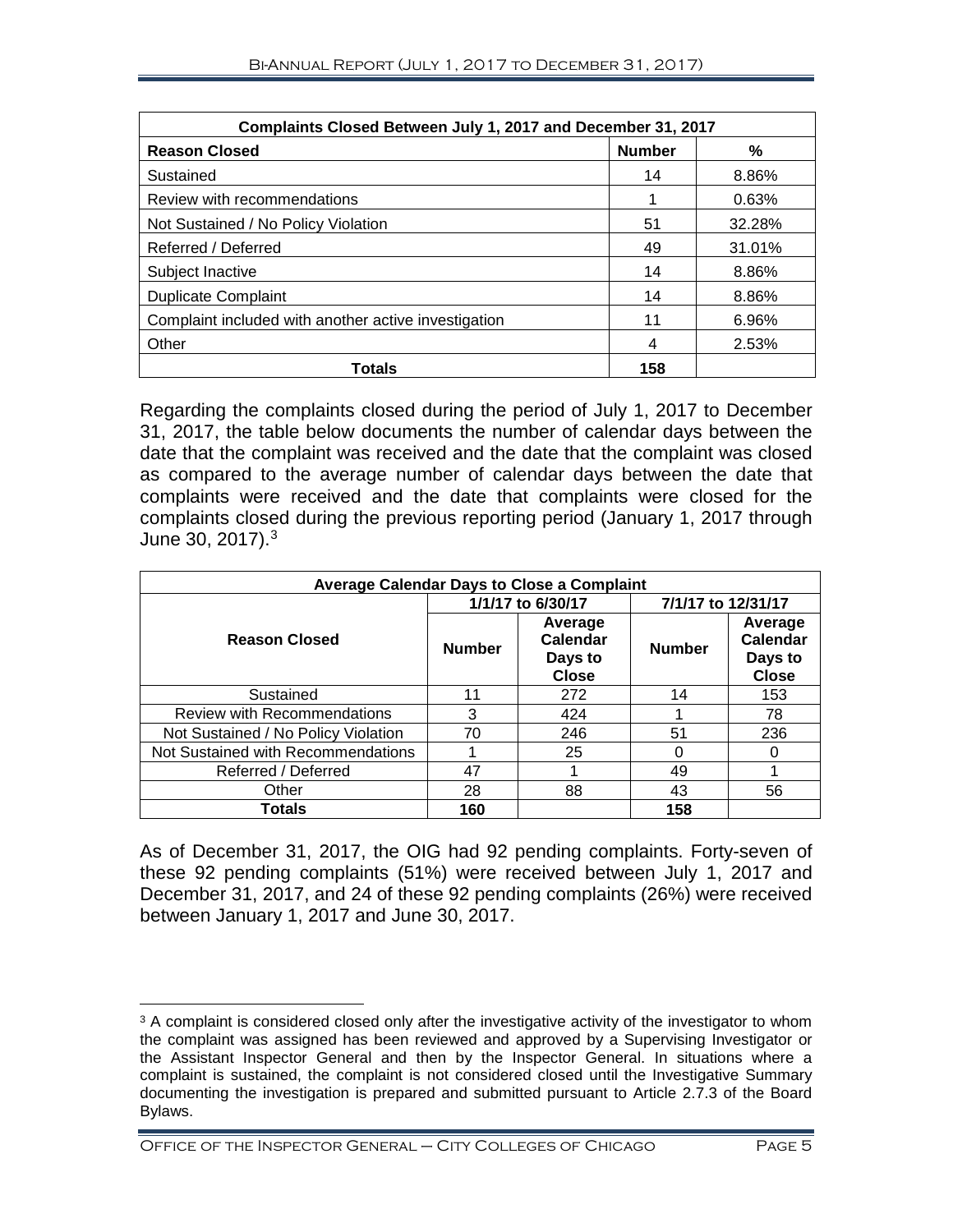#### **OIG Reports Submitted – July 1, 2017 through December 31, 2017**

During the reporting period of July 1, 2017 through December 31, 2017, the OIG submitted 16 reports.<sup>[4](#page-7-0)</sup> These 16 reports included one report documenting an OIG review and 15 reports documenting sustained findings of waste, fraud and/or misconduct.

#### **Reports Submitted Documenting OIG Reviews**

#### OIG Case Number 17-0270

The OIG received a complaint from the president of one of the City Colleges alleging that possibly over a ten-year period, ninety percent of Southern Illinois University funds paid for Illinois Nurse Assistant/Aide Competency Evaluation ("INACE") exams proctored at the City College were paid directly to the CCCemployed proctors instead of to the City College, which ultimately only received ten percent of the funds paid. Based on this complaint, the OIG initiated a review of the administration of the INACE exam at the four City Colleges which proctored such exams.

The OIG review revealed the following:

- $\geq$  During the period of January 2015 through May 2017, more than 5,000 students took the INACE exam at one of four CCC facilities. At the rate of \$10 per student, the Southern Illinois University INACE Program paid more than \$50,000 for proctoring services provided at CCC for this exam.
	- Regarding City College 1 (the City College from which the initial complaint was generated), the fees paid by the Southern Illinois University INACE Program were split with 90% of the fees paid to the coordinator/proctors of each exam and 10% of the fees paid to the college. The OIG investigation did not reveal that the 90%/10% fee split was a result of any fraudulent or otherwise nefarious conduct. Rather, but possibly no less problematic, it appears that City College 1 administrators continually signed off on the 90%/10% fee split without any thought behind it. In fact, during her interview with the OIG, the interim vice president of academic and student affairs who signed two letters confirming the 90%/10% fee split, stated that she merely copied a previous letter and had no knowledge of the proctors getting 90% of the payment. The interim vice president of academic and student affairs stated that when she copied the language, she was not paying attention. The exams were not administered through City College 1's Testing Center.

<span id="page-7-0"></span> <sup>4</sup> Pursuant to Article 2.7.3 of the Board Bylaws, the Inspector General submits reports to the Chancellor, the Board Chairperson, and the General Counsel at the conclusion of an investigation with recommendations for disciplinary or other action.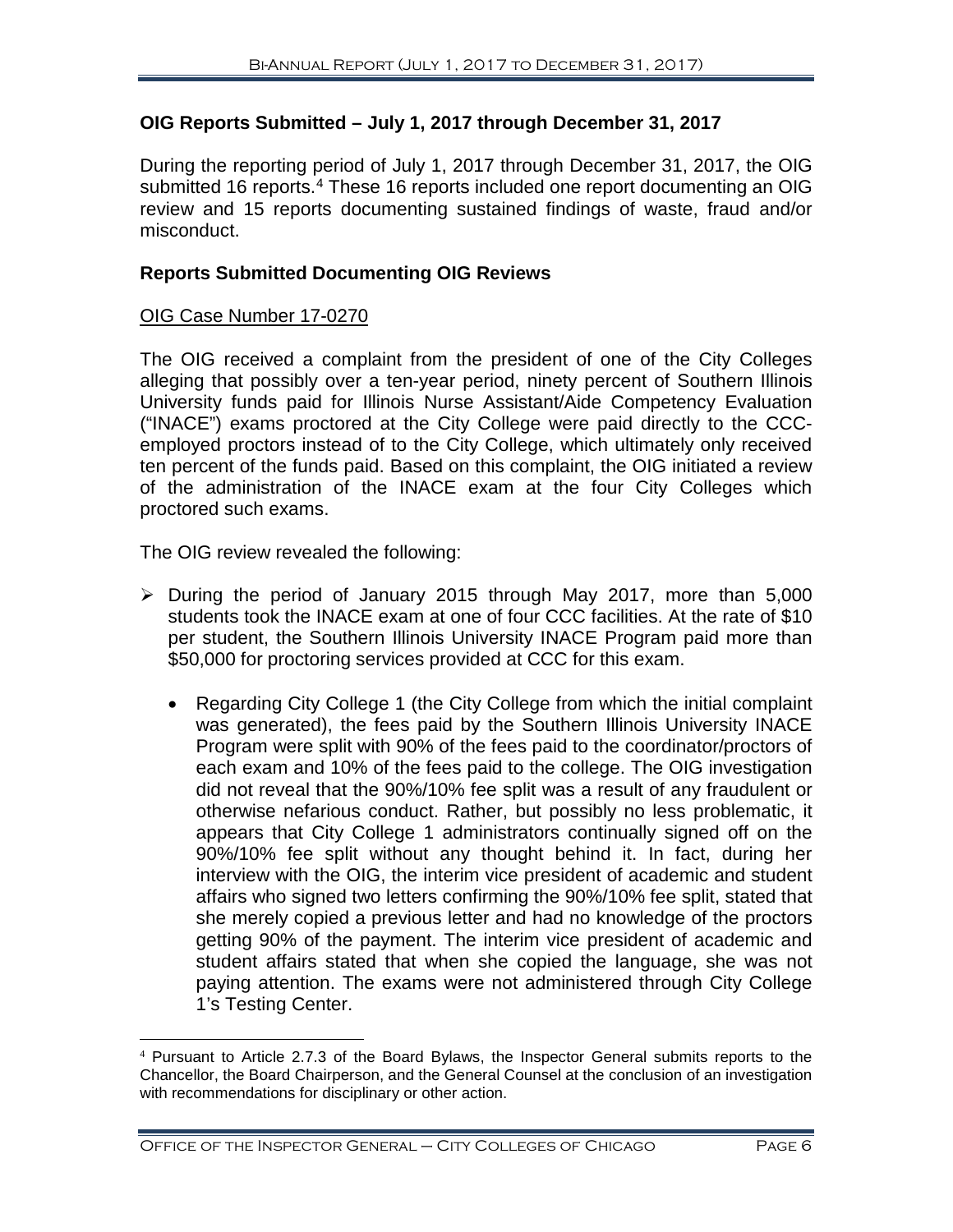- Regarding City College 2, 100% of the fees paid by the Southern Illinois University INACE Program were paid to the coordinator/proctors of each exam. The exams were not administered through City College 2's Testing Center.
- Regarding City College 3, the fees paid by the Southern Illinois University INACE Program were divided between the coordinator (\$200) and the proctors (\$100 each) of the exam, and the remaining fees were paid to the college. On numerous occasions, the coordinator and the proctors also received their regular CCC pay when administering the exams.
- Regarding City College 4, the fees paid by the Southern Illinois University INACE Program were received and maintained by City College 4. The Testing Center employees were paid their regular City Colleges of Chicago hourly rates by City College 4 to administer the exam.
- City College 1, City College 2, and City College 3 failed to process the payments received from the Southern Illinois University INACE Program to administer the INACE exams through their respective Business Offices.
- Each of the four City Colleges administering the INACE exams on behalf of the Southern Illinois University INACE Program failed to notify the Board of Trustees of the funds received.

Based on the OIG investigation, the OIG recommended the following:

- 1. The OIG recommended that the Department of Academic Affairs develops District-Wide policies and procedures outlining the manner in which CCC should administer the proctoring of the INACE exams. The OIG further recommended that the development of such policies and procedures take into account and/or include, at the very least, the following:
	- a. In order to maintain consistency with the Board Policies and Procedures for Management and Government regarding the collection of fees at a City College and to account for and otherwise allow for audits of all funds received by a City College, all payments made by the Southern Illinois University INACE Program for proctoring services provided by a City College should be deposited with the given college's Business Office.
	- b. As the Testing Center serves as a control to best ensure the integrity of exams administered at a given college, the Testing Center at each college should be utilized to administer INACE exams and all testing protocols should be followed.
	- c. All payments made to coordinators and proctors for proctoring services should be made through CCC payroll. The amounts paid for the services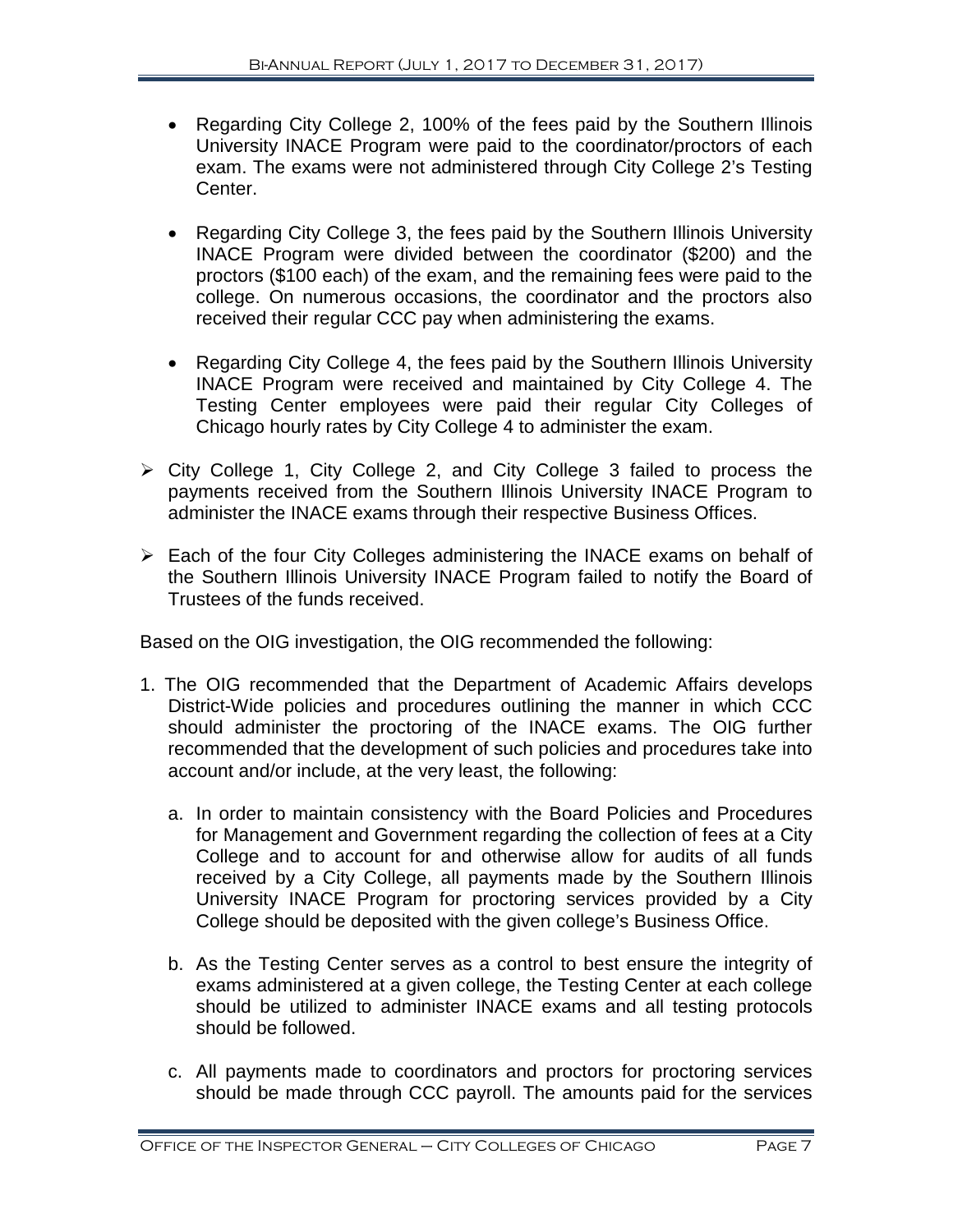provided by coordinators and proctors should be set at rates consistent with the hourly rates paid to Testing Center coordinators/proctors or be set at the individual's regular pay rate.

- d. The agreements made with and the payments received from Southern Illinois University INACE Program by the given City College should be disclosed to the Board via an entry on the appropriate Board Report consistent with Article 3.3 of the Board Policies and Procedures for Management and Government.
- e. The operational costs of administering the INACE exam at a given college should be taken into account.
- 2. Based on the fact that on various occasions, the coordinator and proctors at City College 3 received both their regular CCC hourly pay and a portion of the funds received from the Southern Illinois University INACE Program when administering the INACE exams, the OIG recommended that CCC uses all legal but fiscally responsible means to recoup a total of \$1,877.98 from eight employees.

Through salary deductions, at total of \$1,305.96 was recouped from the three employees who were still active.

In an email, the Provost responded as follows:

"Upon review of the OIG report on INACE testing at (the four City Colleges), the following determinations have been made:

(City College 3) will take all legal but fiscally responsible steps to recoup pay from employees who received regular CCC pay while also receiving outside pay for coordinating/proctoring the INACE exam. The four individuals who are current CCC employees will fill out payroll deduction forms; City College 3's Payroll will work with the CCC legal team to recoup funds from former employees no longer with CCC.

At all sites where INACE exams are administered, business processes will be brought into alignment with existing policy and procedure, namely:

- All payments made by SIU to the colleges will be processed through the respective Business Offices.
- Exams will be proctored through the colleges' respective Testing Centers.
- Staff will be compensated for additional work hours through existing payroll processes; additional pay will be granted only when INACE exams are administered outside of regular work hours.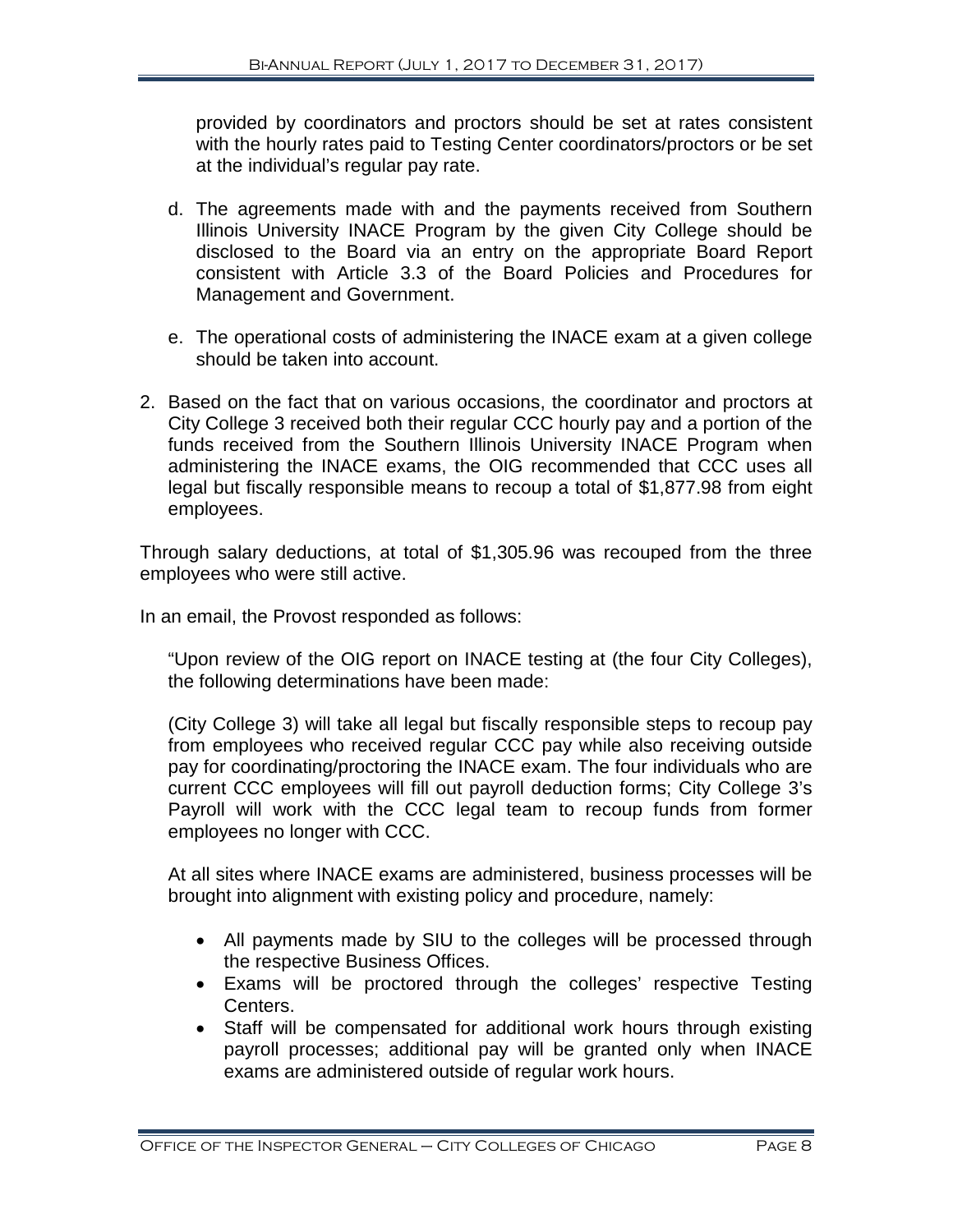- Surplus revenues remaining after appropriate staff compensation has been made will remain with the colleges to cover overhead expenses.
- The College Presidents will disclose to the Board their contractual arrangements with SIU per Article 3.3 of the Board Policies and Procedures for Management and Government.

The recommendations of the OIG report can be met within existing policy; no new policies are needed."

#### **Reports Submitted Documenting Sustained Findings of Waste, Fraud and/or Misconduct**

Pursuant to the provisions of Article 2.7.5 of the Board Bylaws, the following are summaries of the OIG investigations for which reports were submitted documenting sustained findings of waste, fraud or misconduct during the period of July 1, 2017 through December 31, 2017.

#### OIG Case Number 17-0118

The OIG received a complaint that a coordinator-laboratories (coordinator) at a City College falsified her attendance records by arriving at work well after her scheduled start time and having someone swipe her in for an earlier time. It was further alleged that a clinical coordinator assigned to the same City College sometimes swiped the coordinator in. Shortly thereafter, the OIG received a second complaint regarding the clinical coordinator. This complaint alleged that the clinical coordinator had a second job and started her class late and kept her students late to accommodate her outside employment schedule. The complaints were consolidated under OIG Case Number 17-0118, and an investigation was initiated. The findings and recommendations regarding the two employees were documented in separate Investigative Summaries.

• Investigation of the coordinator

The OIG investigation regarding the coordinator revealed that the coordinator was tardy between 117 and 140 occasions during 2016. More significantly, the OIG investigation revealed that on at least sixteen occasions during 2016, the coordinator failed to show for work, but she represented that she worked a full day on those occasions. At the coordinator's rate of pay, the sixteen days had a value of \$2,793.48. The coordinator's actions violated Section IV, Paragraphs 3, 4, 7, 11, 17, and 38 of the CCC District-Wide Manual

Based on the investigation, the OIG recommended the following: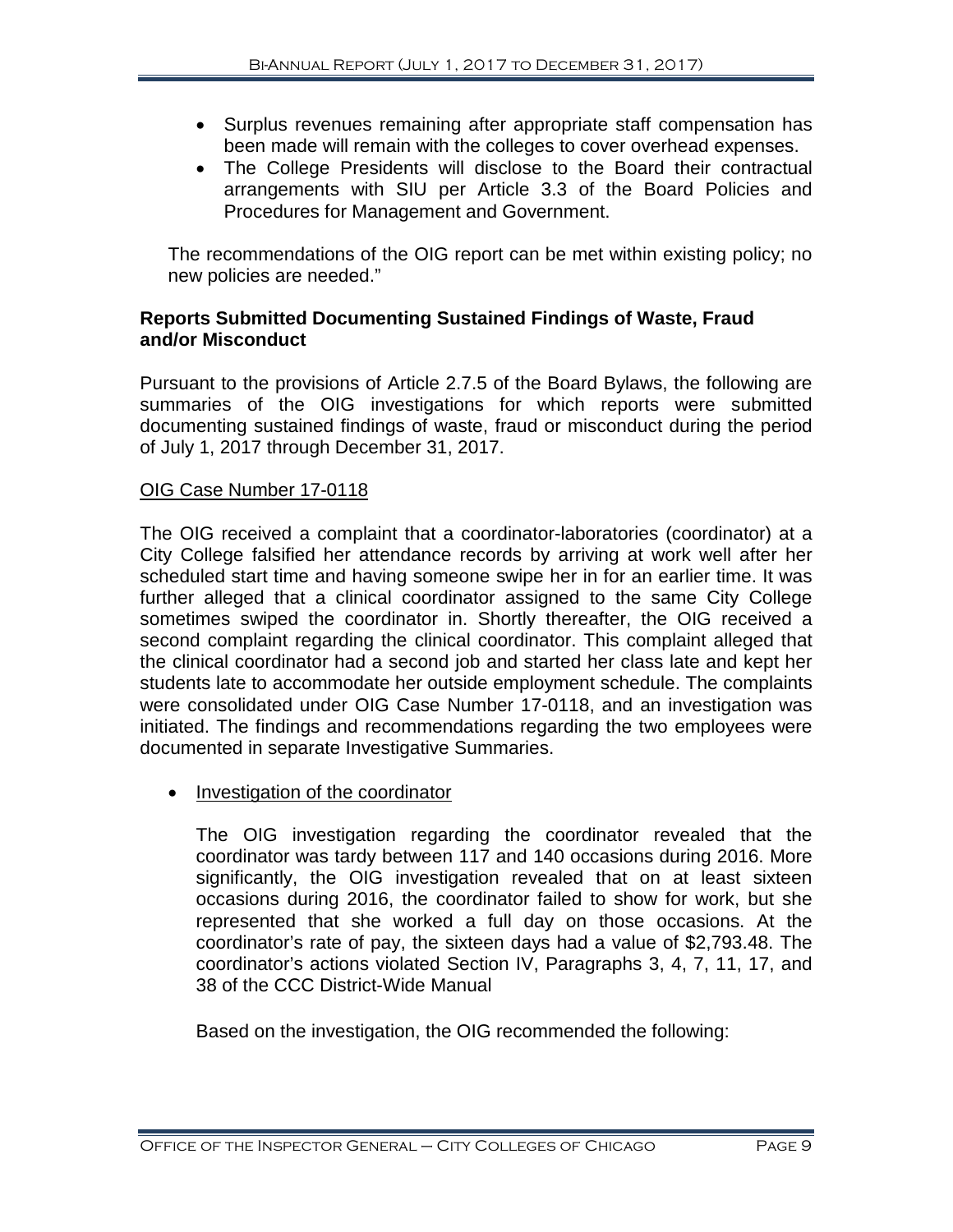- 1. The OIG recommended that the coordinator be terminated. The OIG further recommended that the coordinator be designated ineligible to be re-hired and that her personnel records reflect this designation.
- 2. The OIG recommended that CCC uses all legal and fiscally responsible remedies to recoup \$2,793.48 from the coordinator on account of pay received from the sixteen days on which she falsified her attendance records to indicate that she worked when she did not.

The coordinator subsequently resigned from her CCC position, and she was designated ineligible to be re-hired. Additionally, through salary deductions, \$2,793.48 was recouped from the coordinator prior to the date that her resignation was effective.

• Investigation of the clinical coordinator

The OIG investigation regarding the clinical coordinator, who also served as an adjunct faculty member, revealed that during at least the Spring 2016 term, the Fall 2016 term and parts of the Spring 2017 term, she received pay as a clinical coordinator and as an adjunct faculty member for the same hours. Additionally, the OIG investigation revealed that during the Spring 2016 term, she submitted time sheets and received pay for a course that she did not in fact teach. In all, the OIG investigation revealed that the clinical coordinator received \$7,498.25 in pay to which she was not entitled.

Based on the investigation, the OIG recommended the following:

- 1. The OIG recommended that the clinical coordinator be terminated. The OIG further recommended that the clinical coordinator be designated ineligible to be re-hired and that her personnel records reflect this designation.
- 2. The OIG further recommended that CCC uses all legal and fiscally responsible remedies to recoup \$7,498.25 from the clinical coordinator on account of \$4,398.25 of pay she received for 171 hours and 55 minutes of work in her part-time role that she could not have completed because she was obligated to teach classes at the same time and on account of \$3,100 of pay she received to teach a class that she did not teach.

The clinical coordinator subsequently resigned from her CCC, and she was designated ineligible to be re-hired.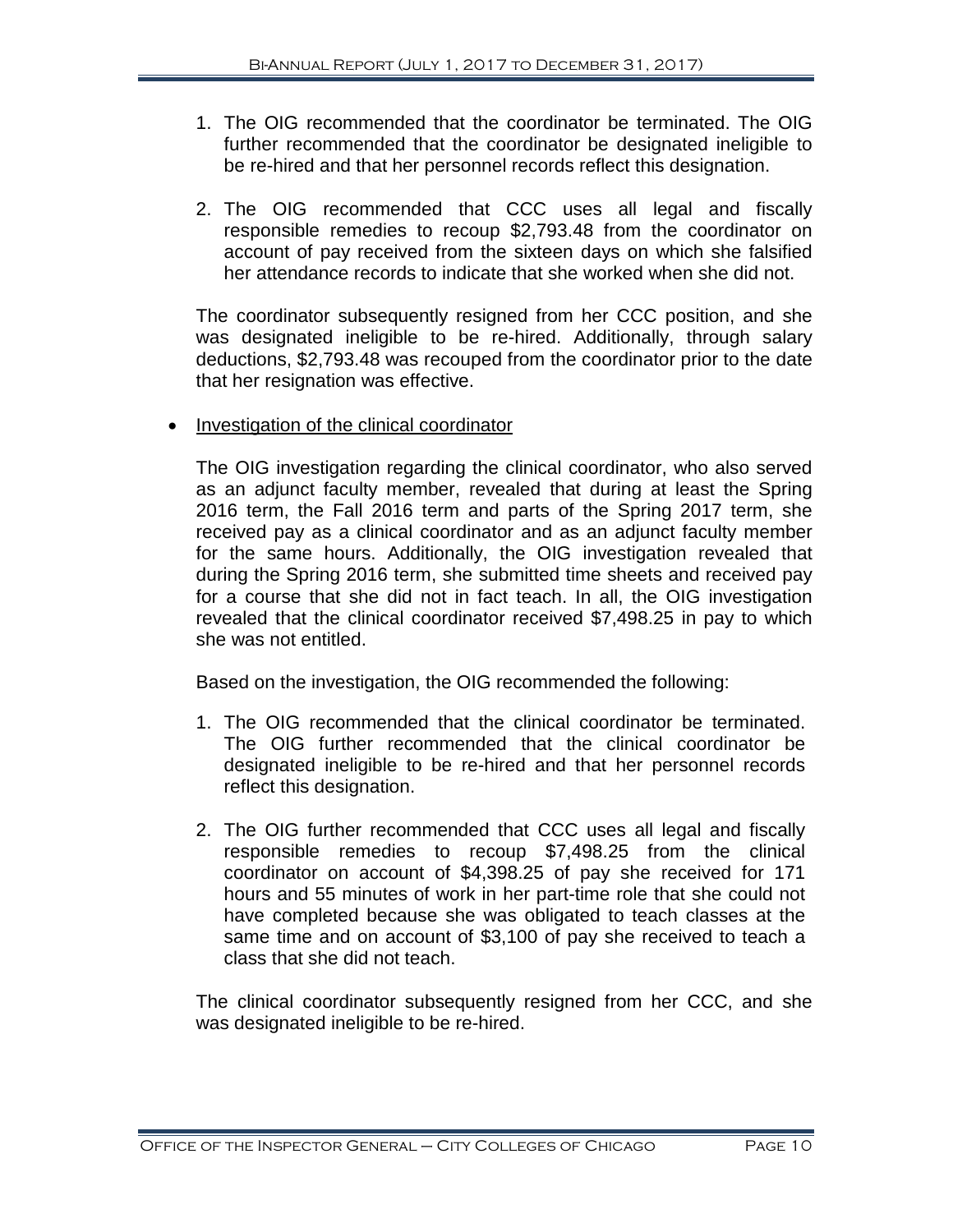#### OIG Case Number 17-0295

The OIG received two complaints alleging that a manager assigned to the District Office engaged in activities for a store that she owned while she was on duty for CCC. During the course of the investigation, the OIG reviewed usage records of the manager's CCC desk telephone, her e-mail account, and her desktop computer, for a seven-month period in 2017. The OIG investigation revealed that while on duty with CCC, the manager routinely spent significant time engaging in activities for her personal outside employment with the store and other personal non-CCC-related purposes. The manager's activities violated Section IV, Paragraphs 7, 11, 19, 30, 38, 42, and 45 of the CCC District-Wide Employee Manual, as well as the CCC Outside Employment Policy, the Policies and Guidelines Governing the Use of Computing and Technology Resources, and the Responsible Computer Use Policy.

Based on the investigation, the OIG recommended that the manager be terminated. The OIG further recommended that the manager be designated ineligible to be re-hired and that her personnel records reflect this designation.

The manager was subsequently terminated, and she was designated ineligible to be re-hired.

#### OIG Case Number 17-0189

The OIG received a complaint that a computer lab manager assigned to a City College was inappropriately leaving his work site while on duty. The OIG investigation, which covered the period of August 1, 2017 to October 11, 2017, revealed the following:

- The computer lab manager routinely arrived at the City College well after his scheduled start time of 2:00 p.m. In fact, during the period of the review, the computer lab manager arrived at the City College after his scheduled start time almost 83% of the time.
- On various occasions, the computer lab manager left the City College campus for non-CCC-related reasons while on duty. On two of the days that the OIG conducted physical surveillance, the computer lab manager left the City College campus while on duty to go to restaurants that he owns.
- On at least two occasions, the computer lab manager, by his own admission, remotely clocked in as if he was at work when in fact he was not and received a full day's pay.
- On various occasions, the computer lab manager failed to work a full 7.5-hour day.
- The computer lab manager, by his own admission, worked at his restaurants when he used sick time from CCC. In fact, on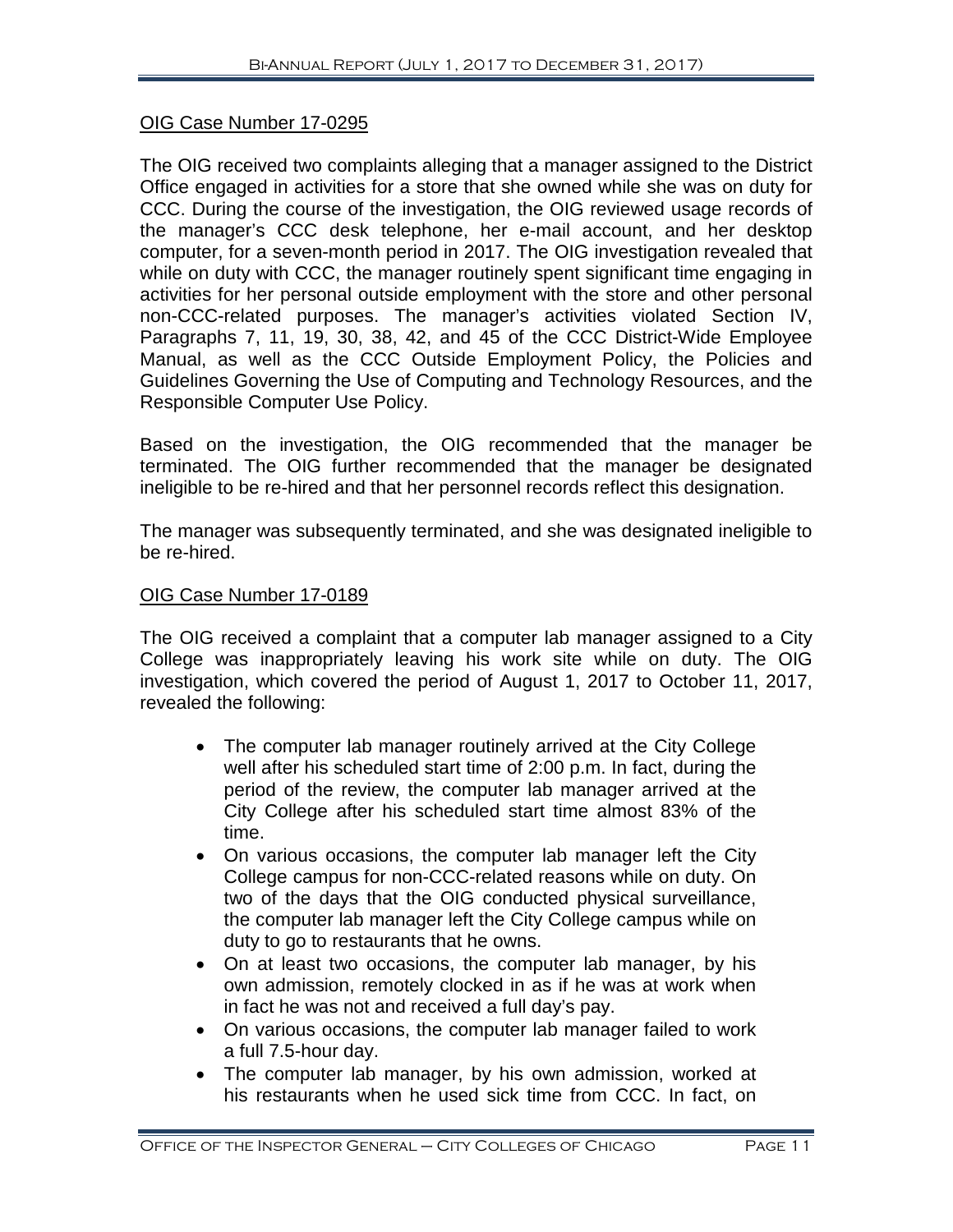one occasion when the OIG conducted a physical surveillance, the computer lab manager spent time during his scheduled work hours at both of his restaurants. Regarding that day, the computer lab manager subsequently took a sick day.

- The computer lab manager used CCC computer equipment and resources to conduct restaurant-related activities.
- The computer lab manager engaged in outside employment that interfered with his CCC duties.
- The computer lab manager engaged in a lack of safe computing practices, in that he failed to safeguard the user names and passwords of other employees of the City College.

The computer lab manager's actions violated various CCC polices, including Section IV, Paragraphs 2, 4, 7, 11, 13, 17, 30, 38, 42, and 50 of the District-Wide Employee Manual. Additionally, the computer lab manager also acted contrary to the Responsible Computer Use Policy found in Article 6.6 of the Board Policies and Procedures for Management and Government.

Based on the OIG investigation, the OIG recommended that the computer lab manager be terminated. The OIG further recommended that the computer lab manager be designated ineligible to be re-hired and that his personnel records reflect this designation.

Prior to his pre-disciplinary hearing, the computer lab manager resigned from his position, and he was designated ineligible to be re-hired.

#### OIG Case Number 17-0218

The OIG received a complaint that a part-time tutor assigned to a City College, who also served as a lecturer at the college, was falsifying her attendance records. The OIG investigation revealed that during the period of January 2017 into June 2017:

- On at least twelve occasions while on duty as a tutor, the employee left the City College for an extended period of time before returning without accounting for such time in her time and attendance records.
- On various other occasions while on duty as a tutor, the employee left the City College for shorter periods of time before returning without accounting for such time in her time and attendance records.
- On various occasions in her role as a tutor, the employee submitted requests to override her swipe times and fraudulently represented hours in these requests that she did not in fact work.
- On various occasions in her role as a tutor, the employee fraudulently documented hours on a departmental sign-in sheet that she did not in fact work.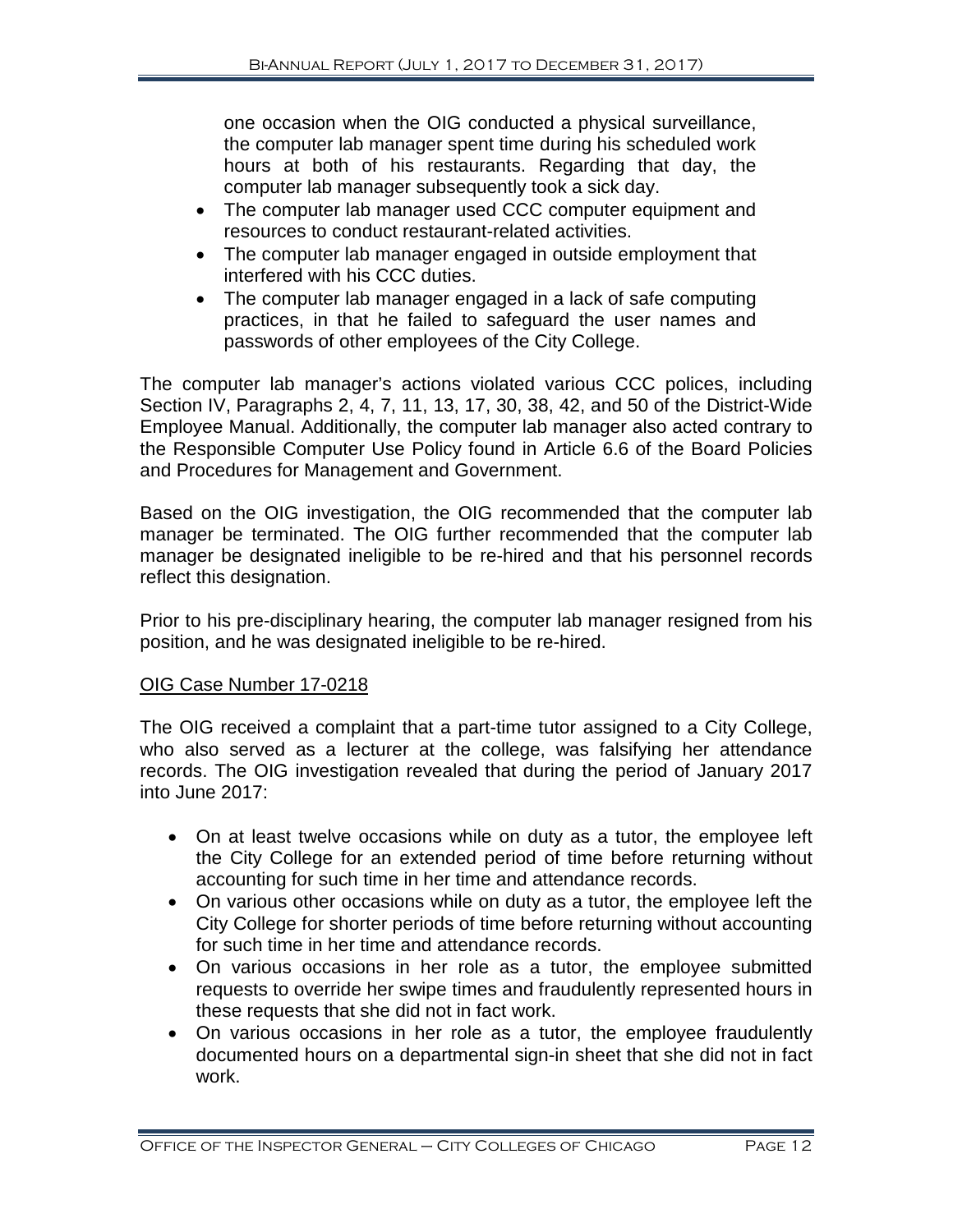- In her role as an instructor, the employee routinely failed to be present at the City College during her scheduled office hours.
- On various occasions, the employee worked as a substitute instructor during times that overlapped with her tutor hours, and she received pay for both positions for the same hours.

The employee's actions, as listed above, violated Section IV, Paragraphs 2, 7, 11, 37, 38, and 50 of the CCC District-Wide Employee Manual.

Additionally, the employee also failed to perform her duties and responsibilities as set forth in Article XII of the *Agreement Between the Board of Trustees of Community College District No. 508 and the City Colleges Contingent Labor Organization Committee IEA-NEA*, in that on various occasions, the employee failed to commence classroom instruction at the scheduled meeting time and end instruction at the scheduled meeting time, contrary to Article XII(C); and the employee failed to schedule and be present for one hour of student conference time per week for every course section that she taught for the Spring 2017 term, contrary to Article XII(F).

Based on the investigation, the OIG recommended that CCC takes appropriate disciplinary action against the employee.

As of the date of this Bi-Annual Report, the disciplinary process regarding the employee was pending.

#### OIG Case Number 17-0202

The OIG received a complaint that a security officer assigned to a City College falsified his employment records in that he represented that he was an active sworn peace officer, when in fact he was not. The OIG investigation revealed that the security officer, on various occasions during his time as a CCC security officer, misrepresented his status as a sworn officer. Such misrepresentations caused him to be misclassified as a security officer, when in fact at most he should have been classified as a security assistant. As a result of his misrepresentations, the security officer was paid at least \$13,033.01 in wages to which he was not entitled to receive. The security officer's actions violated Section IV, Paragraphs 6, 17, 37, and 50 of the CCC District-Wide Employee Manual.

It should be noted that the security officer resigned from his position with CCC subsequent to being notified by the OIG that his presence was requested for an interview regarding his CCC employment application and credentials.

Based on the investigation, the OIG recommended the following: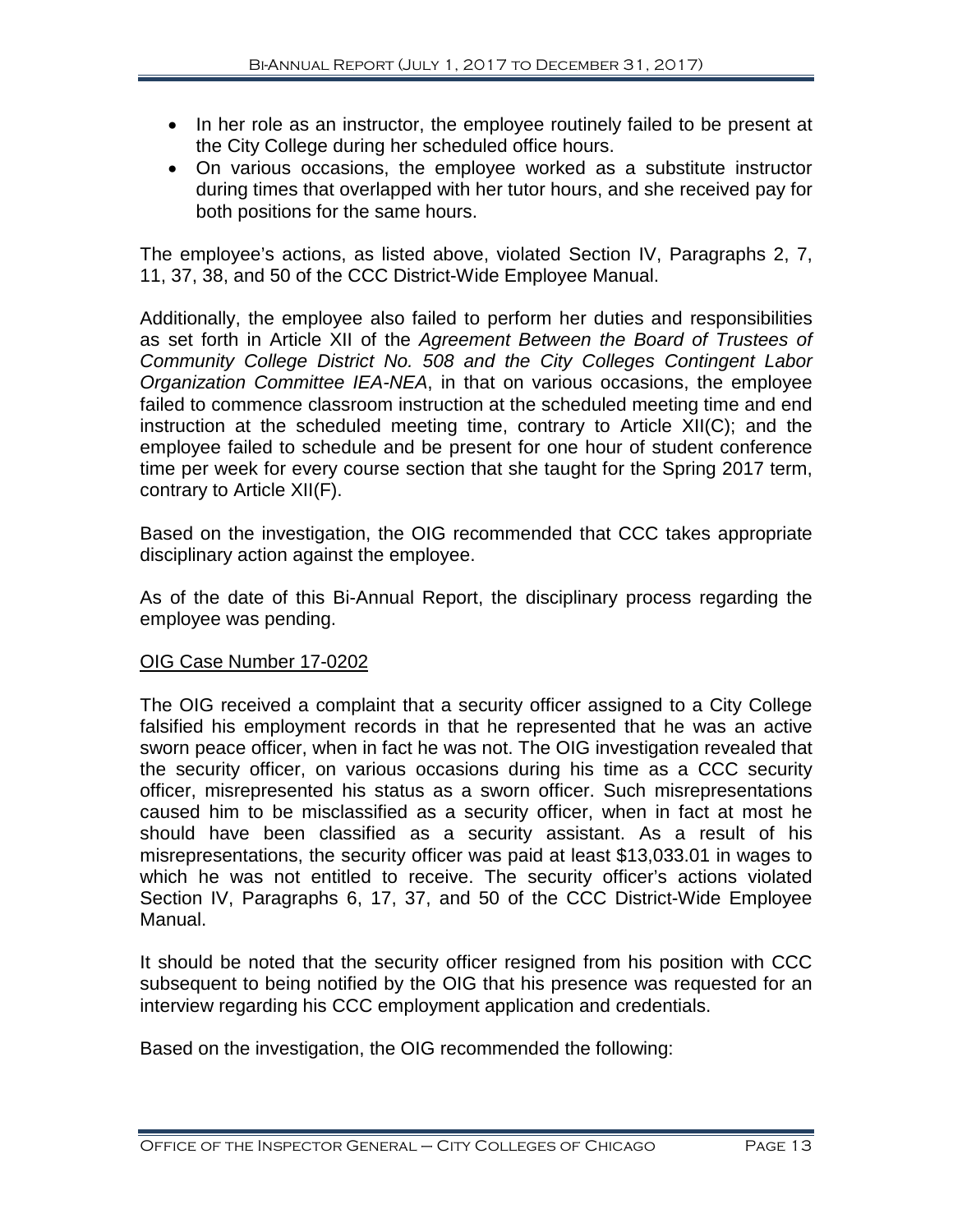- 1. Being that the security officer resigned from his position with CCC, and based on the OIG investigation, the OIG recommended that the security officer be designated ineligible to be re-hired and that his personnel records reflect this designation.
- 2. The OIG recommended that CCC uses all legal and fiscally responsible remedies to recoup the minimum of \$13,033.01 in wages that the security officer wrongfully received by way of fraudulently misrepresenting his credentials to CCC.
- 3. The OIG recommended that the Department of Safety and Security implements a standardized, annual process in which each Department of Safety and Security member certifies: a) the law enforcement or correctional agency that currently employs or formerly employed the member, if applicable; b) the member's status with the law enforcement or correctional agency that employs or employed the member; c) whether the member was the subject of disciplinary action by that agency in the past year; and d) the member's Illinois Retired Officer Concealed Carry status.

The security officer was subsequently designated ineligible to be re-hired.

In an October 2, 2017 letter, the Vice Chancellor of Safety and Security indicated that she will be working with the Office of the General Counsel and Office of Information Technology to implement yearly certification for Safety and Security personnel.

#### OIG Case Number 18-0022

The OIG received a complaint that a computer utilized by security officers at a City College accessed pornographic images. The OIG investigation revealed that a part-time security officer used the CCC computer to retrieve numerous pornographic images. The security officer's actions were contrary to the Policies and Guidelines Governing the Use of Computing and Technology Resources, which in turn is a violation of Section IV(45) of the CCC District-Wide Employee Manual.

Based on the investigation, the OIG recommended that the security officer be terminated. The OIG further recommended that the security officer be designated ineligible to be re-hired and that his personnel records reflect this designation.

The security officer subsequently resigned, and he was designated ineligible to be re-hired.

Additionally, as a result of this investigation and another contemporaneous OIG investigation regarding a computer use-related incident at the same City College, the OIG recommended the following: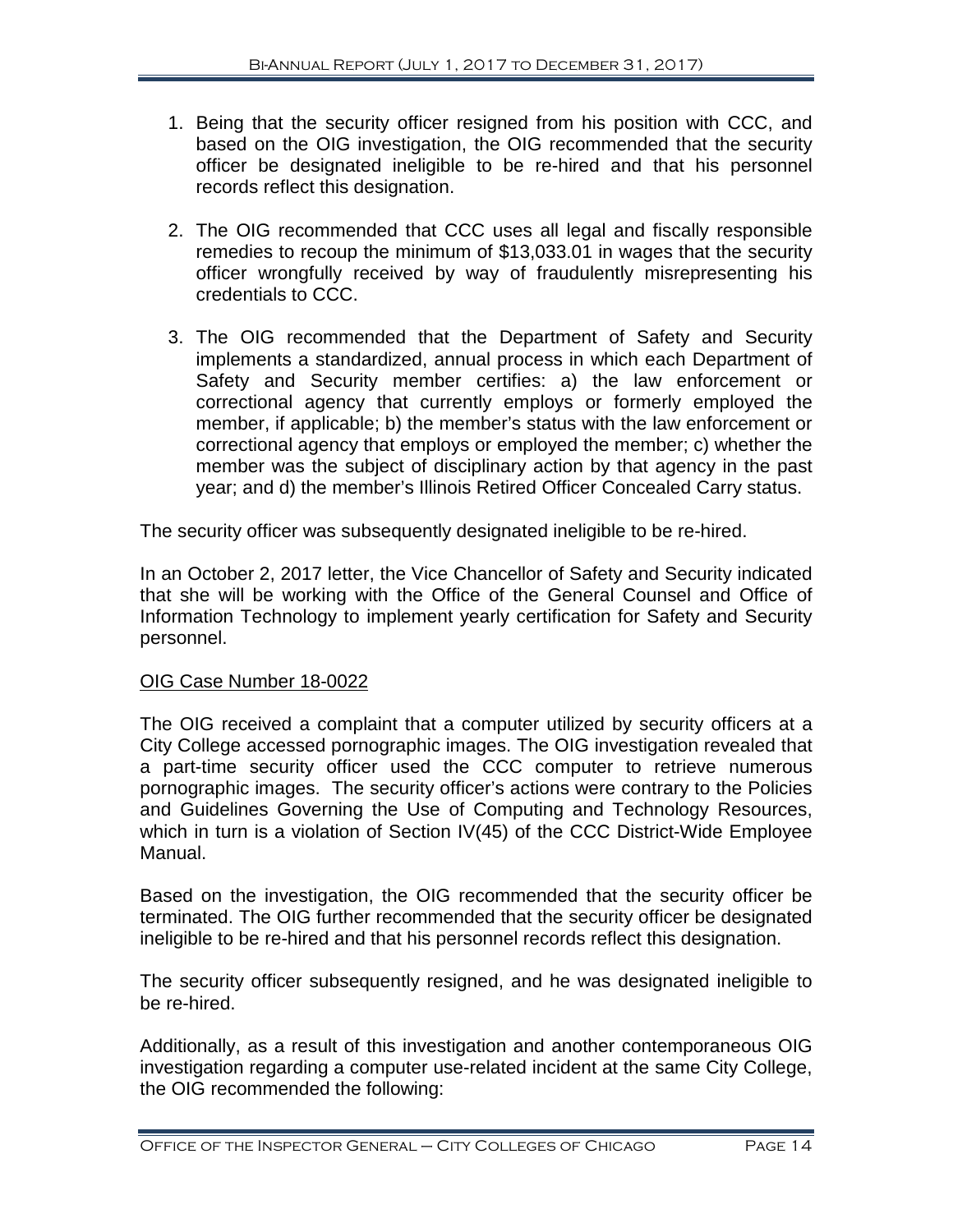- 1. The Department of Safety and Security uses a global username and password to access the computers used by Department of Safety and Security staff to view security camera video, write reports, and submit timesheets. In order to have an auditable trail of access to/use of such computers, the Office of Information Technology should take appropriate measures to require Department of Safety and Security staff to utilize their own individually assigned usernames and passwords to access such computers.
- 2. The Office of Information Technology should perform a review of the other CCC campuses to determine whether global usernames and passwords are similarly utilized by Department of Safety and Security staff (or any other staff) at those campuses. If such similar practices take place at another campus, appropriate measures should be taken to require access only via individually assigned usernames and passwords.
- 3. The Department of Safety and Security at the various colleges in conjunction with the Office of Information Technology should perform a review to identify all installed security video cameras that are not currently working and arrange for those cameras to be repaired.

#### OIG Case Number 18-0053

During the course of an unrelated investigation, the OIG learned that a full-time faculty member may have been paid for teaching a class that she did not in fact teach. Based on this information, the OIG initiated an investigation. The OIG investigation revealed that for the Summer 2016 term, two CCC students were awarded full \$2,000 scholarships to participate in an ecology-related program at a downtown museum and receive CCC credit. All curricula, instruction and other activities regarding the program were designed and performed by museum staff. Nonetheless, the full-time faculty member was compensated \$7,573.80 essentially as CCC's point of contact for the program. The OIG investigation revealed that the full-time faculty member's principal, if only, responsibility was to input the grades of the students enrolled in the program. At the very least, such excessive compensation was a waste of CCC funds, in violation of Section IV(37) of the CCC District-Wide Employee Manual.

As the then vice president of academic and student affairs at a City College who approved Request for Payment regarding the full-time faculty member resigned from her CCC position well prior to the completion of the OIG investigation, the OIG did not make any recommendations regarding disciplinary action.

Based on the findings of the investigation, the OIG recommended the following:

1. The OIG recommended that CCC reviews the compensation paid to the full-time faculty member for her responsibilities regarding the program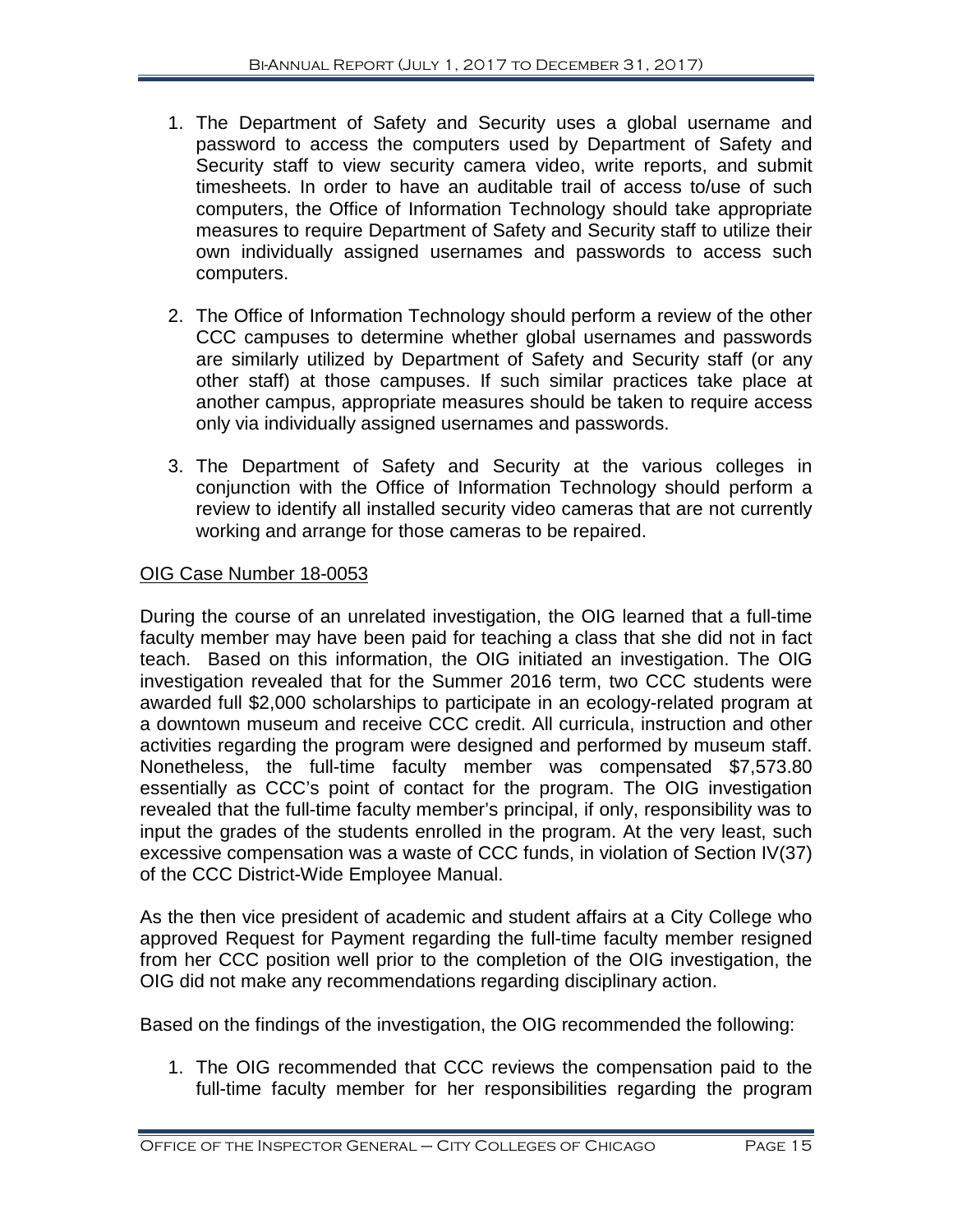during the Summer 2016 term and determine the appropriate compensation for such responsibilities. When such appropriate compensation is determined, the OIG recommended that CCC uses all legal but fiscally responsible means to recoup the excess funds paid to the full-time faculty member.

- 2. The OIG recommended that the Office of Academic and Student Affairs develops and implements policies and procedures regarding CCC extension courses, such as the program at hand, so that relevant collective bargaining agreements are followed but employees do not receive undeserved financial windfalls at CCC's expense. Such policies and procedures should include, but not be limited to, the following:
	- a. The position(s) responsible for monitoring the students' participation and progress, as well as acting as the students' and the program's CCC contact person.
	- b. The position(s) responsible for inputting the students' grades into the CCC Campus Solutions system.
	- c. A process to determine whether any additional compensation is required to be and/or should be paid for performance of such responsibilities, and the amount of such additional compensation.

In response to the OIG's recommendations, on February 2, 2018, the Provost wrote that "the (Office of Academic and Student Affairs) agrees with the recommendations and will work on developing and implementing appropriate policies and procedures. This will include identifying a process to determine whether staff members at any external, lab, or clinical sites can be entered as a Person of Interest (POI) in the CCC student information system (CS9) and serve as the office instructor of record. This case raises the larger issue of independent study, for which CCC does not have a policy or compensation plan. The (Office of Academic and Student Affairs) is already in contact with (the Office of Human Resources) to begin developing the policy and the appropriate compensation. We will also work with the relevant bargaining units on these questions of compensation."

#### OIG Case Number 17-0078

The OIG received a complaint alleging that a City College approved the purchase of equipment through a CCC vendor ("the vendor") from a non-CCC vendor ("supplier 1") for \$24,348.54, despite the fact that these items were not part of the vendor's contract with CCC. The OIG investigation revealed the following:

• In 2016, the City College made at least three purchases through the vendor for items which were not part of the contract between the vendor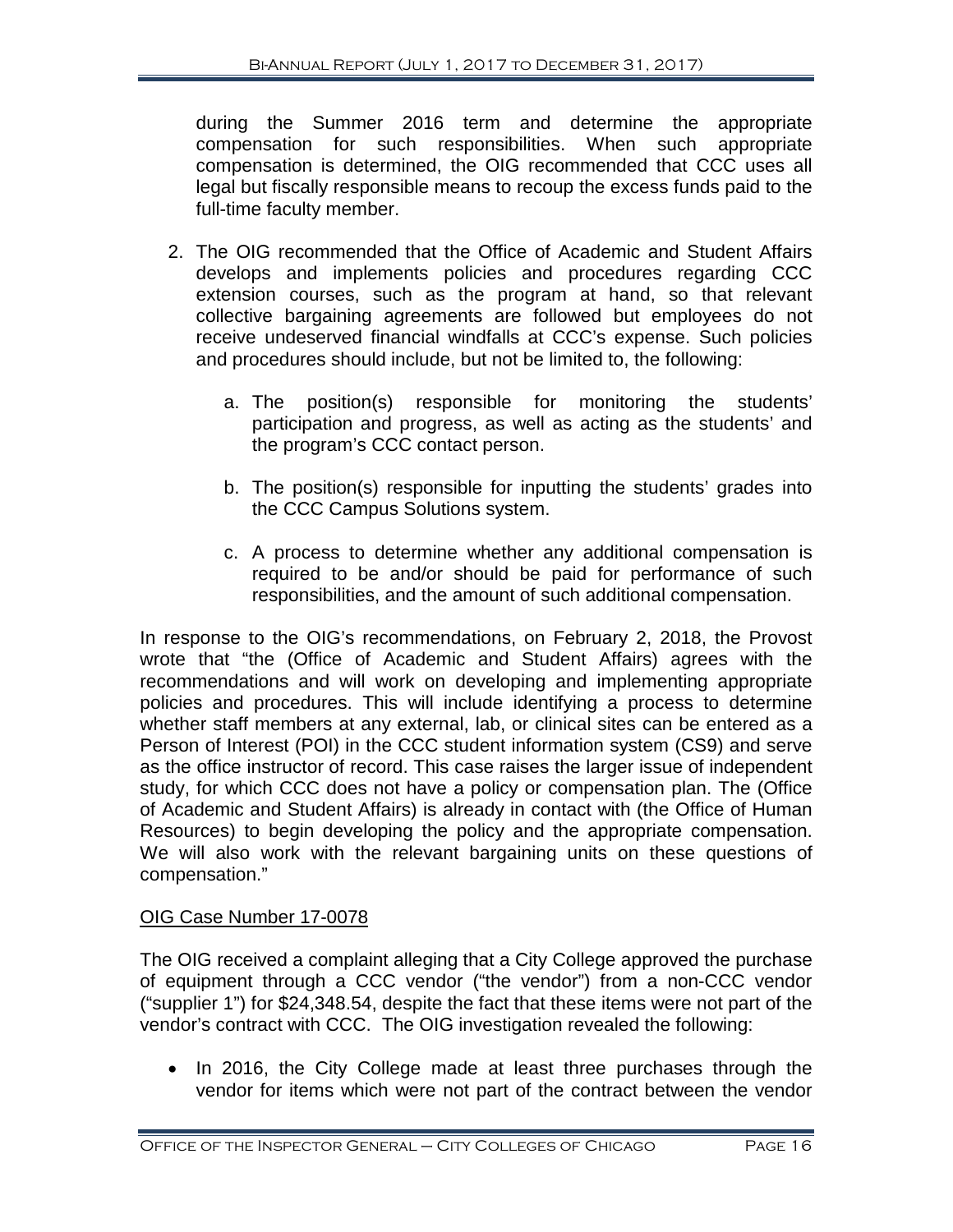and CCC. These purchases were made from suppliers that were not CCC vendors. These purchases were as follows:

- o Cooking pans and a gelato machine totaling \$25,079.00, which included a 3% processing fee added by the vendor, from supplier 1;
- o Smallware and table linens totaling \$4,002.17, in addition to a 3% processing fee added by the vendor, from supplier 2, a non-CCC vendor; and
- o Table linens totaling \$1,167.52, in addition to a 3% processing fee added by the vendor, from supplier 2.
- By purchasing the cooking pans and a gelato machine through the vendor and incurring the 3% processing fee, the City College failed to purchase directly from the vendor who could provide the required goods at the lowest price available, as evidenced by the fact that a quote submitted by supplier 1 was for the same price charged through the vendor less the 3% processing fee. The City College could have made this purchase directly from supplier 1, upon supplier 1 applying for and receiving a CCC vendor number. Failure to purchase the goods at the lowest price available violated Article 2.1 of the Board Policies and Procedures for Management and Government.
- The purchase of the cooking pans and the gelato machine totaling \$25,079.00 was not subject to a formal competitive bidding process required for purchases exceeding \$25,000, in violation of Article 2.2 of the Board Policies and Procedures for Management and Government.
- Being that the purchase of the cooking pans and the gelato machine was made in violation of Article 2.2 of the Board Policies and Procedures for Management and Government and such purchase was made with Perkins Grant funds, such purchase likewise violated Title 2, Subtitle A, Chapter II, Part 200, Subpart D, §200.318 of the Code of Federal Regulations, which essentially requires a federal grant recipient to abide by its own procurement process when administering the grant.
- Neither the purchase of the smallware and table linens totaling \$4,002.17 nor the purchase of the table linens totaling \$1,167.52 was made after three price quotations or three written bid quotations were obtained, in violation of Article 2.2 of the Board Policies and Procedures for Management and Government.

Based on the investigation, the OIG recommended that the City College's staff members whose duties include procurement-related activities be re-trained regarding the proper procurement policies and procedures.

The president of the City College informed the OIG that procurement-related training was to be scheduled for relevant staff members.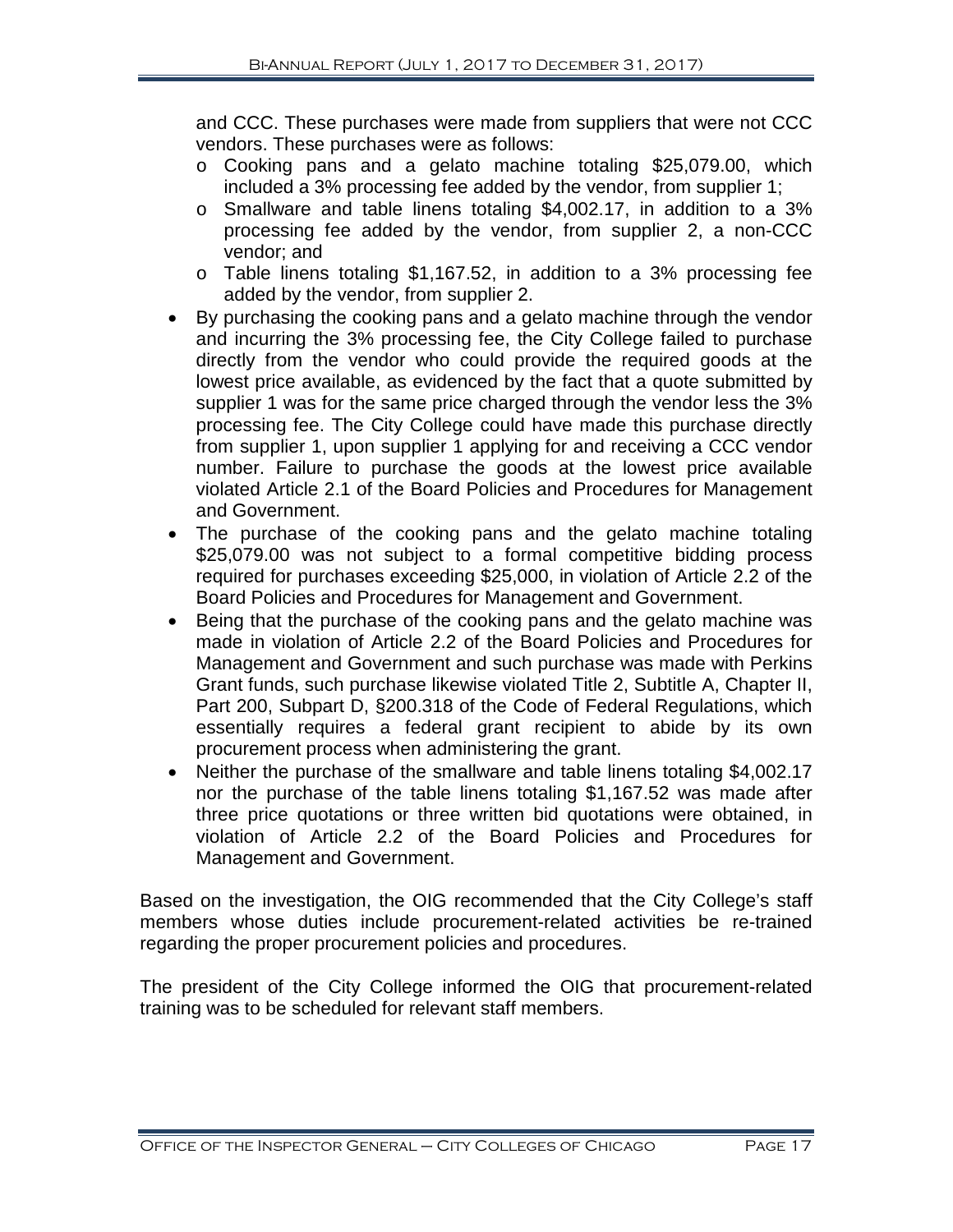#### OIG Case Number 17-0217

The OIG received a complaint that a senior reprographics technician assigned to a City College resided outside of the City of Chicago contrary to the CCC Residency Policy. The OIG investigation revealed that the senior reprographics technician resided in Richton Park, Illinois, in violation of Article 4.6(a) of the Board Policies and Procedures for Management & Government and Section III of the CCC District-Wide Employee Manual.

The OIG investigation further revealed that the senior reprographics technician falsified employment records in that he fraudulently affirmed on a CCC residency certification document that he resided in Chicago, Illinois, when in fact he resided in Richton Park, Illinois, in violation of Section IV(11) of the CCC District-Wide Employee Manual.

On June 16, 2017, the OIG advised the senior reprographics technician via letter that his presence was requested at the OIG's office for the purpose of an interview on June 22, 2017. Prior to June 22, 2017, at the request of the senior reprographics technician and his union representative, the date of the interview was rescheduled to July 6, 2017. During the rescheduling process, the senior reprographics technician was advised that the subject matter of the interview was his residency. Effective July 1, 2017, the senior reprographics technician retired from his CCC position.

Based on the investigation and the fact that effective July 1, 2017, the senior reprographics technician retired from CCC employment, the OIG recommended that the senior reprographics technician be designated ineligible to be re-hired and that his personnel records reflect this designation.

The senior reprographics technician was subsequently designated ineligible to be re-hired.

#### OIG Case Number 17-0232

During the course of the 2017 Audit of Compliance with the District's Residency Requirement, the OIG observed that the chief engineer at a City College indicated on the Annual Certification of Residency form submitted online in February 2017 that he was required to be a resident but did not currently reside within the City of Chicago. However, the form reflected that the chief engineer resided at an address in Chicago, Illinois. While the OIG has found that such a response typically indicates an erroneous entry, because an initial review of various public records indicated that the chief engineer might not reside in the City of Chicago, an investigation was initiated.

The OIG investigation revealed that the chief engineer resided in Bellwood, Illinois, in violation of Article 4.6(a) of the Board Policies and Procedures for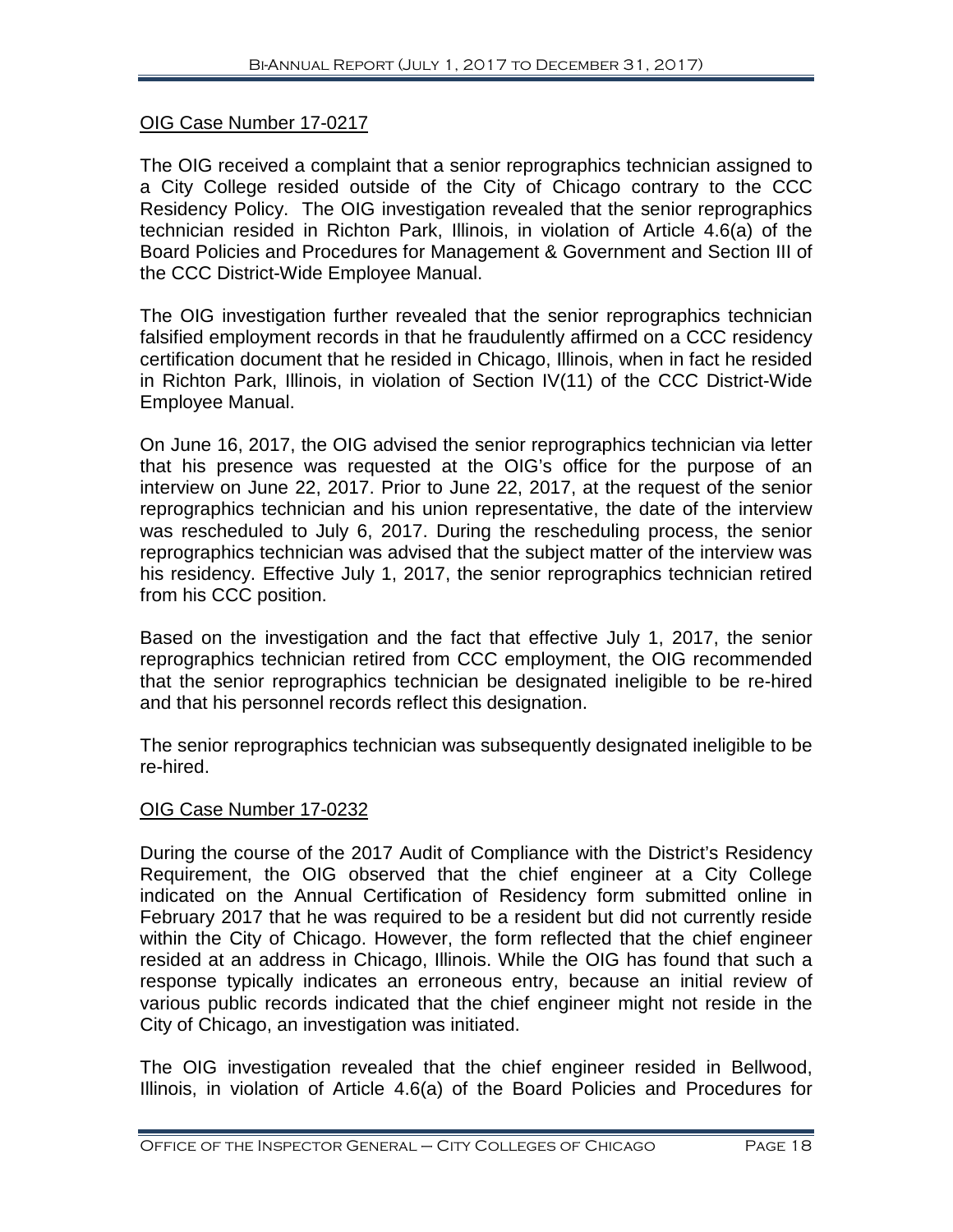Management & Government and Section III of the CCC District-Wide Employee Manual.

The OIG investigation further revealed that the chief engineer falsified employment records in that he fraudulently affirmed on various CCC residency certification documents that he resided in Chicago, Illinois, when in fact he resided in Bellwood, Illinois, in violation of Section IV(11) of the CCC District-Wide Employee Manual.

Based on the investigation, the OIG recommended that the chief engineer be terminated. The OIG further recommended that the chief engineer be designated ineligible to be re-hired and that his personnel records reflect this designation.

The chief engineer retired from his position with CCC, and he was subsequently designated ineligible to be re-hired.

#### OIG Case Numbers 17-0251 to 17-0258

The OIG received a memorandum titled "Summary of Findings – Vendor List vs. Employee Roster Conflict of Interest Check" from the CCC Internal Audit Department. According to the memorandum, Internal Audit compared CCC's vendor list with CCC's employee roster and used the following factors for comparison:

- o Vendor contact name vs. employee/dependent name
- o Vendor phone number vs. employee/dependent phone number
- o Vendor address vs. employee/dependent address

After performing the above comparisons, Internal Audit made three findings. The first two findings involved instances in which information in the vendor list intersected with information in the employee roster. The third finding involved an employee who potentially might have provided services to CCC as a vendor during his regular CCC work hours. A cover e-mail sent with the memorandum stated, "We would like to refer these findings to the OIG for investigation as they might potentially constitute situations in which there was a conflict of interest by the employees involved because of their relationships with CCC vendors." Based on this referral, the OIG initiated several investigations.

As a result of the investigations initiated pursuant to the referral from Internal Audit, the OIG made sustained findings regarding four of the employees. The OIG recommended that CCC takes appropriate disciplinary action against each of those four employees. As the disciplinary action taken should be mitigated by the remoteness of time regarding some of the violations as well as the hypertechnical nature of all of the violations, the OIG further recommended that the disciplinary action take the form of a written reprimand and/or additional training.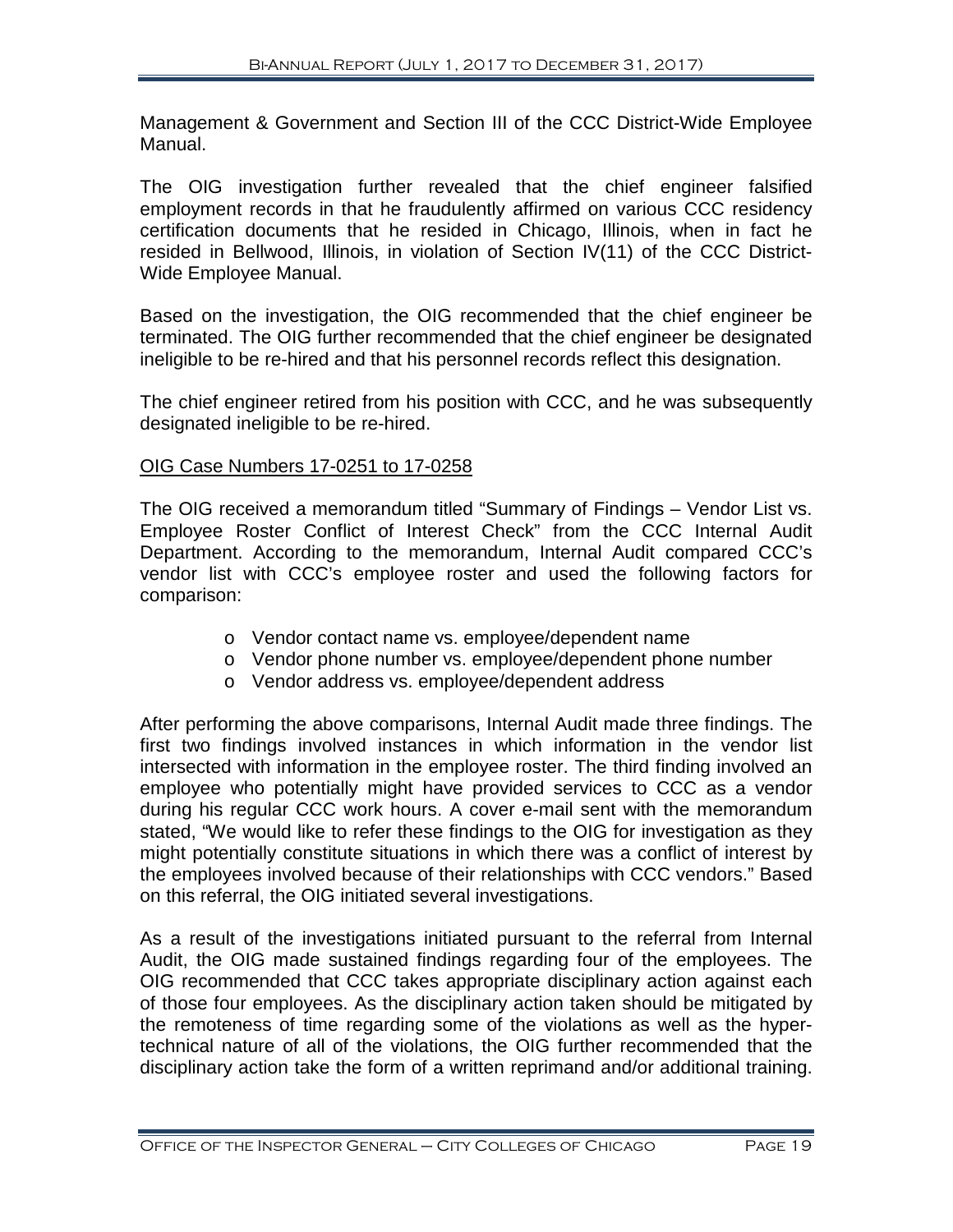The findings and the disciplinary action taken regarding these employees were as follows:

• OIG Case Number 17-0251

The OIG investigation revealed that a full-time faculty member assigned to a City College had a special interest in a contract, work or business of the Board, in that she was the principal of a CCC vendor which received \$331.50 from the City College in 2014 for multiple copies of a book that she wrote and published, contrary to Article 5.2.11(1) of the CCC Ethics Policy, which in turn is a violation of Section  $IV(44)$  of the CCC District-Wide Employee Manual. The full-time faculty member was issued a written warning.

• OIG Case Number 17-0252

The OIG investigation revealed that a security officer assigned to a City College had a special interest in a contract, work or business of the Board, in that he was the executive officer behind a CCC vendor which received a total of \$750 from the City College in 2015 for three drum line performances at halftime of men's basketball games, contrary to Article 5.2.11(1) of the CCC Ethics Policy, which in turn is a violation of Section IV(44) of the CCC District-Wide Employee Manual. The security officer was issued a verbal warning.

• OIG Case Number 17-0253

The OIG investigation revealed that a security officer assigned to a City College had a special interest in a contract, work or business of the Board, in that he was a vendor who received a total of \$1,100 from a City College for speaking engagements in 2016 and 2017, contrary to Article 5.2.11(1) of the CCC Ethics Policy, which in turn is a violation of Section IV(44) of the CCC District-Wide Employee Manual. The security officer was issued a written warning.

• OIG Case Number 17-0258

The OIG investigation revealed that a lecturer assigned to a City College had a special interest in a contract, work or business of the Board, in that he was the principal behind a CCC vendor which received a total of \$700 from CCC for speaking engagements in 2015 and 2016, contrary to Article 5.2.11(1) of the CCC Ethics Policy, which in turn is a violation of Section IV(44) of the CCC District-Wide Employee Manual.

From the date that the OIG made its recommendation and as of the date of this Bi-Annual Report, the lecturer was not scheduled to teach any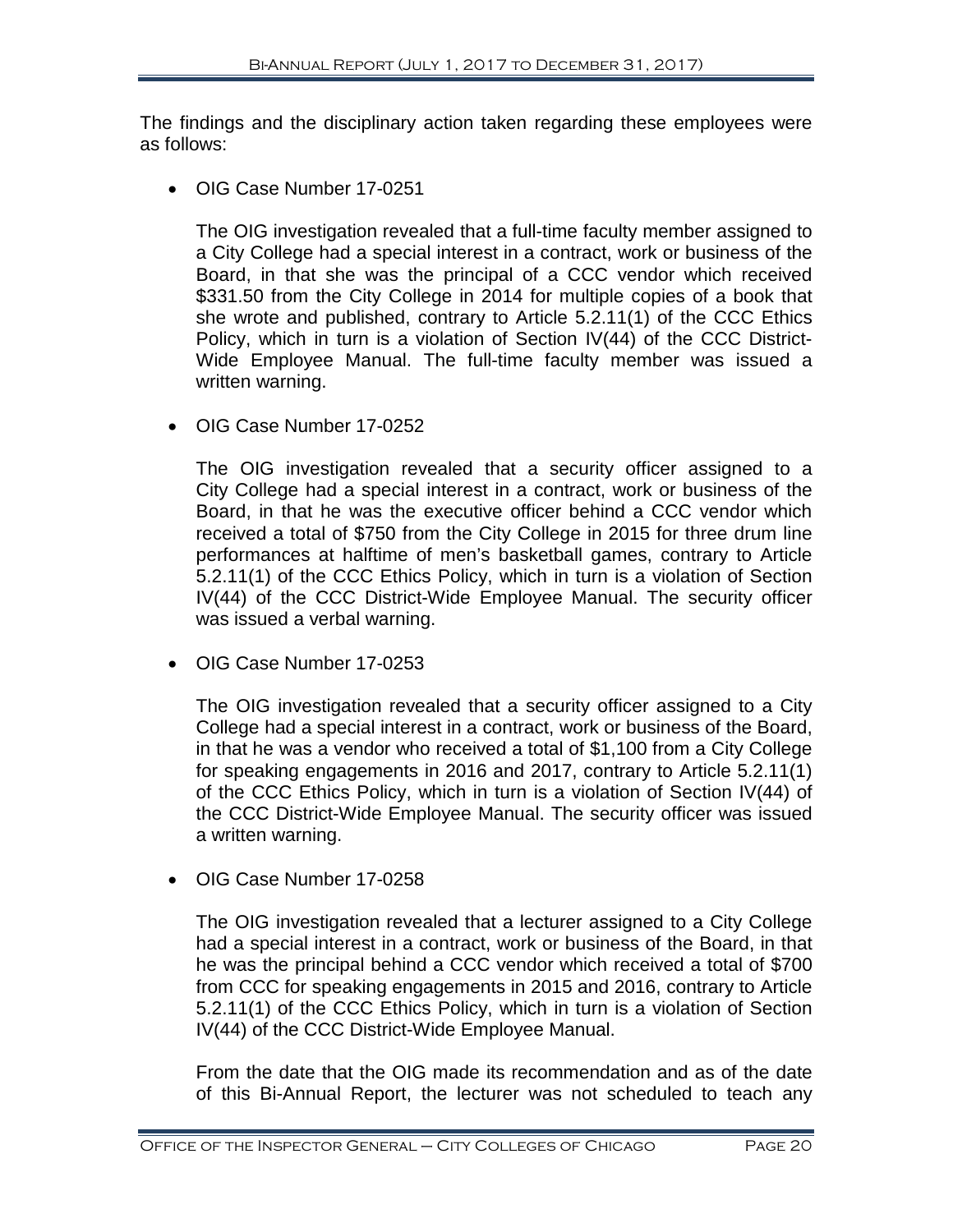classes, thus the disciplinary process was not initiated. According to the Office of Human Resources, should the employee not return to active employment after twelve months, the employee will be administratively terminated.

The OIG also made the following recommendations:

- 1. In order to limit the risk that violations of the CCC Ethics Policy similar to those involving the above employees occur in the future, the OIG recommended that the Department of Administrative and Procurement Services develops a procedure to be followed and a form to be submitted for the purpose of obtaining the appropriate approvals when a CCC employee is requested to provide vendor-type services to CCC.
- 2. In order to limit the risk that scenarios similar to those involving the above listed employees occur in the future, the OIG recommends that a future annual CCC Ethics Training module includes a scenario emphasizing the Ethics Policy's provisions regarding "Interests in Board Business" to all CCC employees.

As a result of the investigations initiated pursuant to the referral from Internal Audit, the OIG made not sustained findings regarding the following:

• OIG Case Number 17-0254

Despite having the same address in a multi-unit building as a CCC vendor, a tutor assigned to a City College did not have a special interest in the vendor, which received payments for services provided to CCC in Fiscal Year 2014; therefore, the tutor did not engage in conduct contrary to the CCC Ethics Policy.

• OIG Case Number 17-0255

Despite having the same address in a multi-unit building as a CCC vendor, a senior research associate assigned to the District Office did not have a special interest in the vendor, which received payments for services provided to CCC in 2013 and 2014; therefore, the senior research associate did not engage in conduct contrary to the CCC Ethics Policy.

• OIG Case Number 17-0256

Despite having the same address as a retired CCC employee who received a refund of insurance payments from CCC under a vendor number, a lecturer assigned to a City College did not engage in conduct contrary to the CCC Ethics Policy.